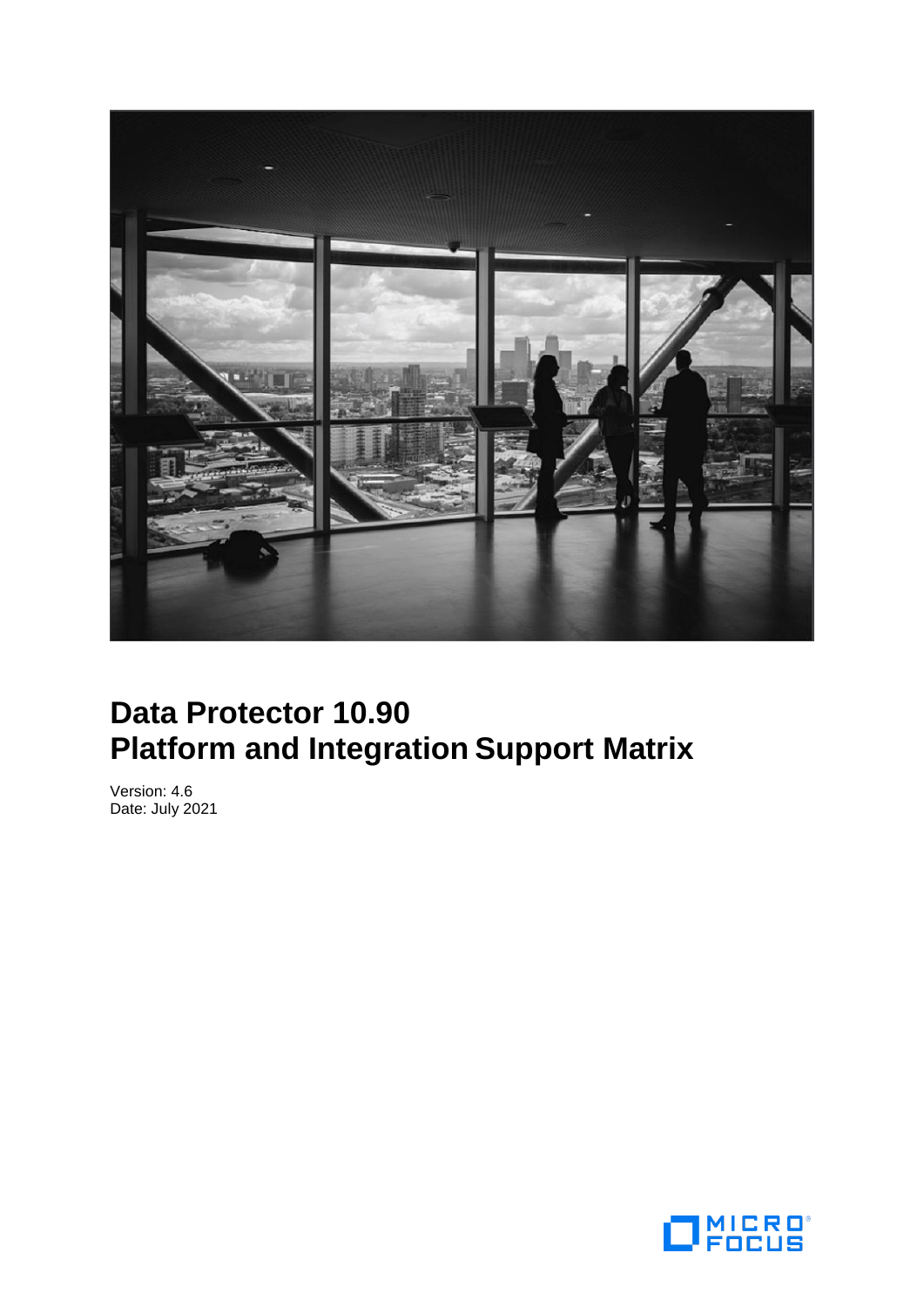## **Table of Contents**

| $\int_0^{\infty} \int_0^{\infty} \int_0^{\infty} \int_0^{\infty} \int_0^{\infty} \int_0^{\infty} \int_0^{\infty} \int_0^{\infty} \int_0^{\infty} \int_0^{\infty} \int_0^{\infty} \int_0^{\infty} \int_0^{\infty} \int_0^{\infty} \int_0^{\infty} \int_0^{\infty} \int_0^{\infty} \int_0^{\infty} \int_0^{\infty} \int_0^{\infty} \int_0^{\infty} \int_0^{\infty} \int_0^{\infty} \int_0^{\infty} \int_0$ |  |
|----------------------------------------------------------------------------------------------------------------------------------------------------------------------------------------------------------------------------------------------------------------------------------------------------------------------------------------------------------------------------------------------------------|--|
|                                                                                                                                                                                                                                                                                                                                                                                                          |  |
|                                                                                                                                                                                                                                                                                                                                                                                                          |  |
|                                                                                                                                                                                                                                                                                                                                                                                                          |  |
|                                                                                                                                                                                                                                                                                                                                                                                                          |  |
|                                                                                                                                                                                                                                                                                                                                                                                                          |  |
|                                                                                                                                                                                                                                                                                                                                                                                                          |  |
|                                                                                                                                                                                                                                                                                                                                                                                                          |  |
|                                                                                                                                                                                                                                                                                                                                                                                                          |  |
|                                                                                                                                                                                                                                                                                                                                                                                                          |  |
|                                                                                                                                                                                                                                                                                                                                                                                                          |  |
|                                                                                                                                                                                                                                                                                                                                                                                                          |  |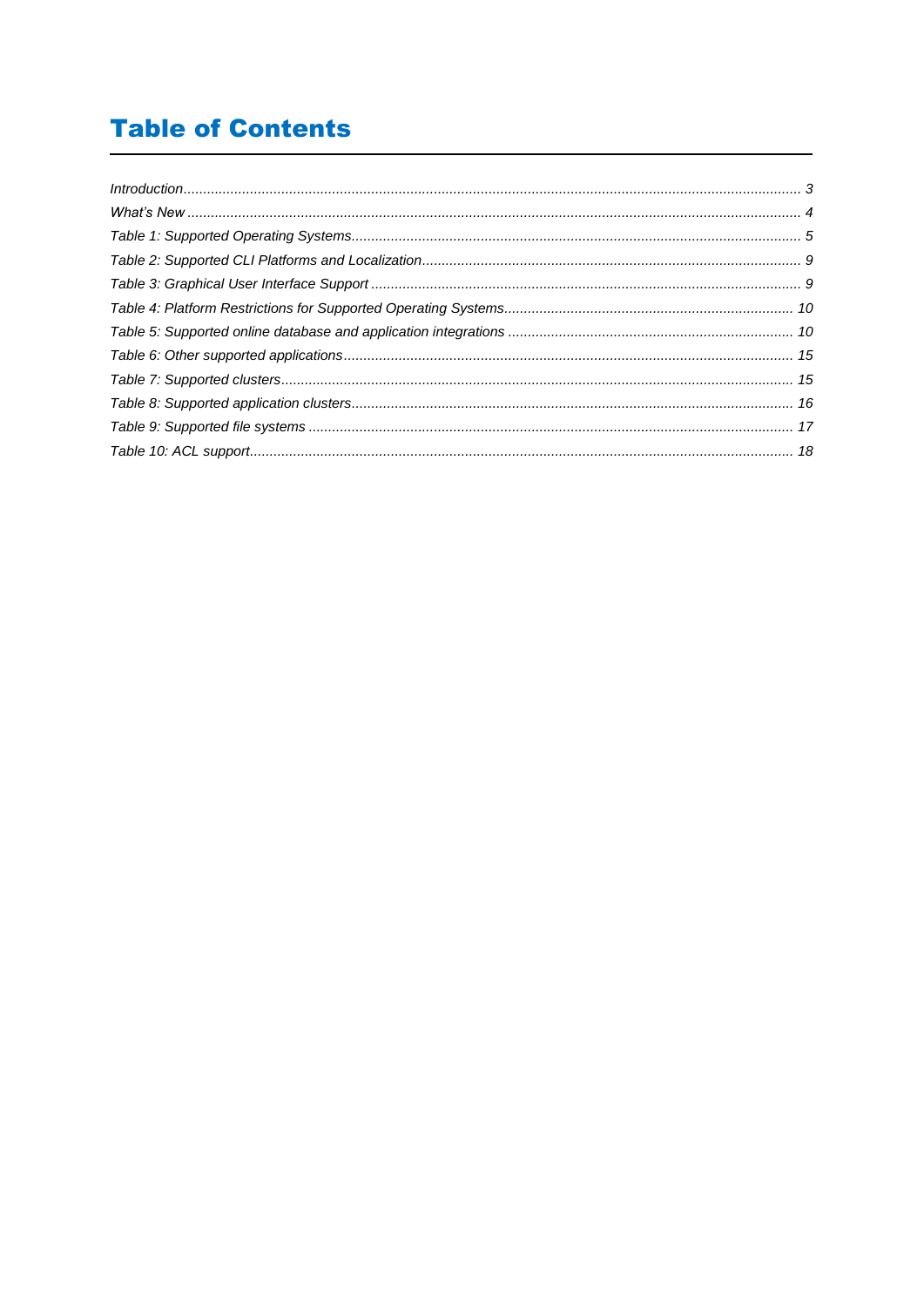#### <span id="page-2-0"></span>*Introduction*

For the following Data Protector components, only those combinations of Data Protector components, applications, and operating systems are supported for which the corresponding application versions and operating system versions are supported by the respective vendors.

The supported operating system "Windows Server 2008" and "Windows Server 2008 R2" include support for all editions of "Windows Server 2008" and "Windows Server 2008 R2" including Windows Unified Data Storage Server, where applicable.

The supported operating system "Windows Server 2012" and "Windows Server 2012 R2" includes support for all editions of "Windows Server 2012" and "Windows Server 2012 R2" including Windows Unified Data Storage Server, where applicable.

The supported operating system "Windows Server 2016" includes support for all editions of "Windows Server 2016" including "Windows Server 2016 Datacenter", "Windows Server 2016 Standard" and "Windows Server 2016 Essentials", where applicable. Server Core and Nano Server installations are not supported unless explicitly mentioned.

The supported operating system "Windows Server 2019" includes support for all editions of "Windows Server 2019" including "Windows Server 2019 Datacenter", "Windows Server 2019 Standard" and "Windows Server 20109 Essentials", where applicable. Server Core installations are not supported unless explicitly mentioned.

The minimum patch levels for different Windows versions and editions that are supported by Data Protector are –

| Operating System       | <b>Patch Level</b>                           |
|------------------------|----------------------------------------------|
| Windows 7              | Windows 7 SP1 (with latest Windows updates)  |
| Windows Server 2008    | Windows Server 2008 SP2                      |
| Windows Server 2008 R2 | Windows Server 2008 R2 SP1                   |
| Windows 8.1            | Windows 8.1 (with Update 2919355)            |
| Windows Server 2012 R2 | Windows Server 2012 R2 (with Update 2919355) |
| Windows 10             | Windows 10 version 1507 or higher            |

There is no minimum patch level for Windows Server 2016 and Windows Server 2019.

Acronyms used within the matrix are as follows:

SUSE Linux Enterprise Server - SLES

Red Hat Enterprise Linux – RHEL

Support for the major release of a Linux distribution automatically implies the support for subsequent service packs and minor releases. For example, support for SLES 15 implies the support for SLES 15 SP1 as well. Similarly, support for RHEL 8 implies the support for RHEL 8.1 and later minor releases.

In exceptional cases, there may be restrictions based on specific service packs or minor versions. They will be explicitly marked and will override the general support statement.

Support for SUSE Linux Enterprise Server 11 does not include support for Novell Open Enterprise Server 11.

All references in this support matrix document to SUSE Linux Enterprise Server (SLES) includes/implies both SLES and SLES for SAP Applications.

The library libnsl.so.1 is a prerequisite to install Data Protector on RHEL 8 systems

In the case of Data Protector components running in combination with application versions and operating system versions which are not supported by their respective vendors, support from Micro Focus is limited to a reasonableendeavors basis. At any time, Micro Focus can decide to remove those combinations from the DP support matrix.

Updates/changes to individual fields within the Matrix will be highlighted in RED.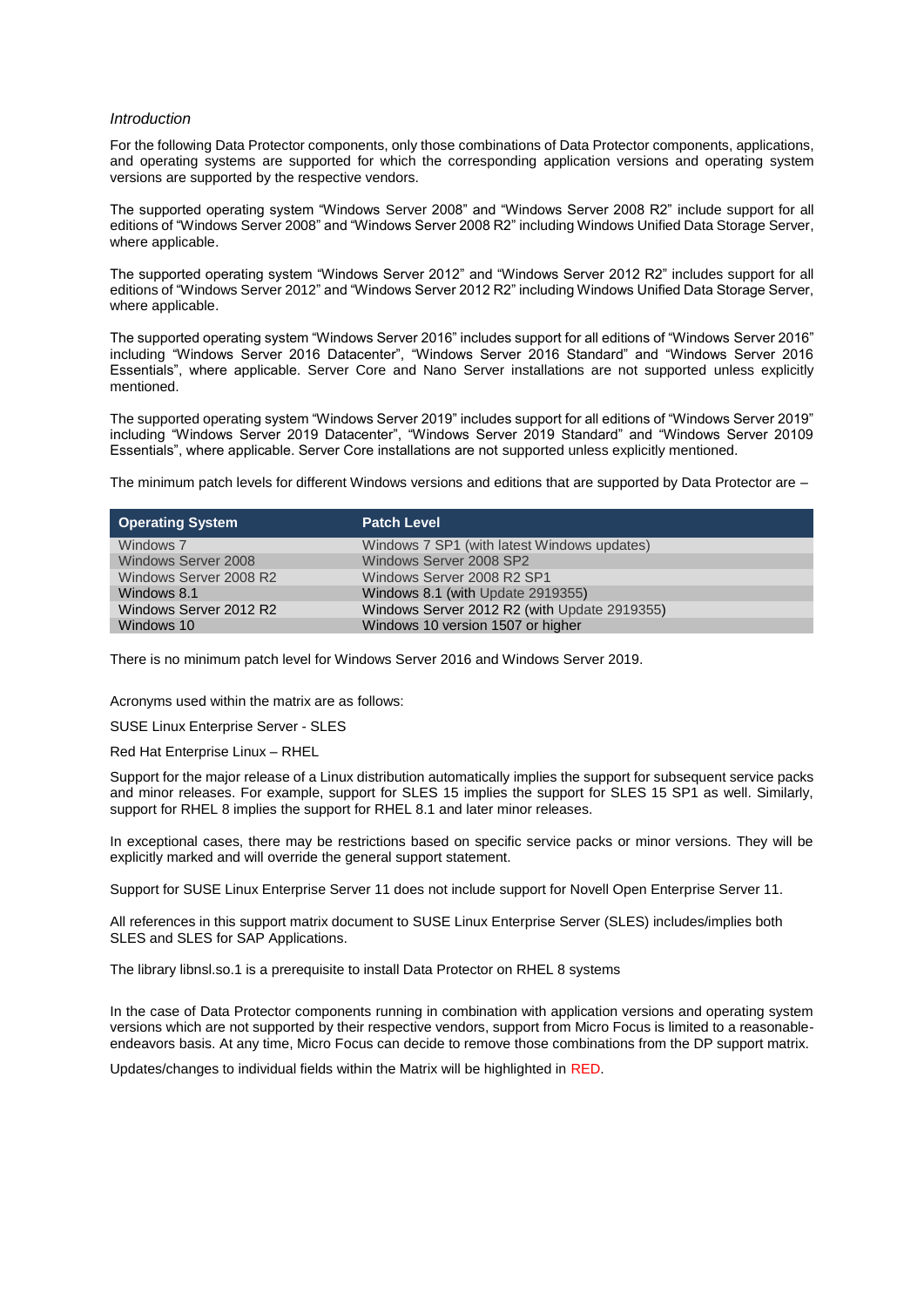### <span id="page-3-0"></span>*What's New*

## What's New

- 1. Support of SAP BRTools 7.4 with Oracle 18c, 19c on SLES 15
- 2. Support of Oracle 19c on Oracle Linux 8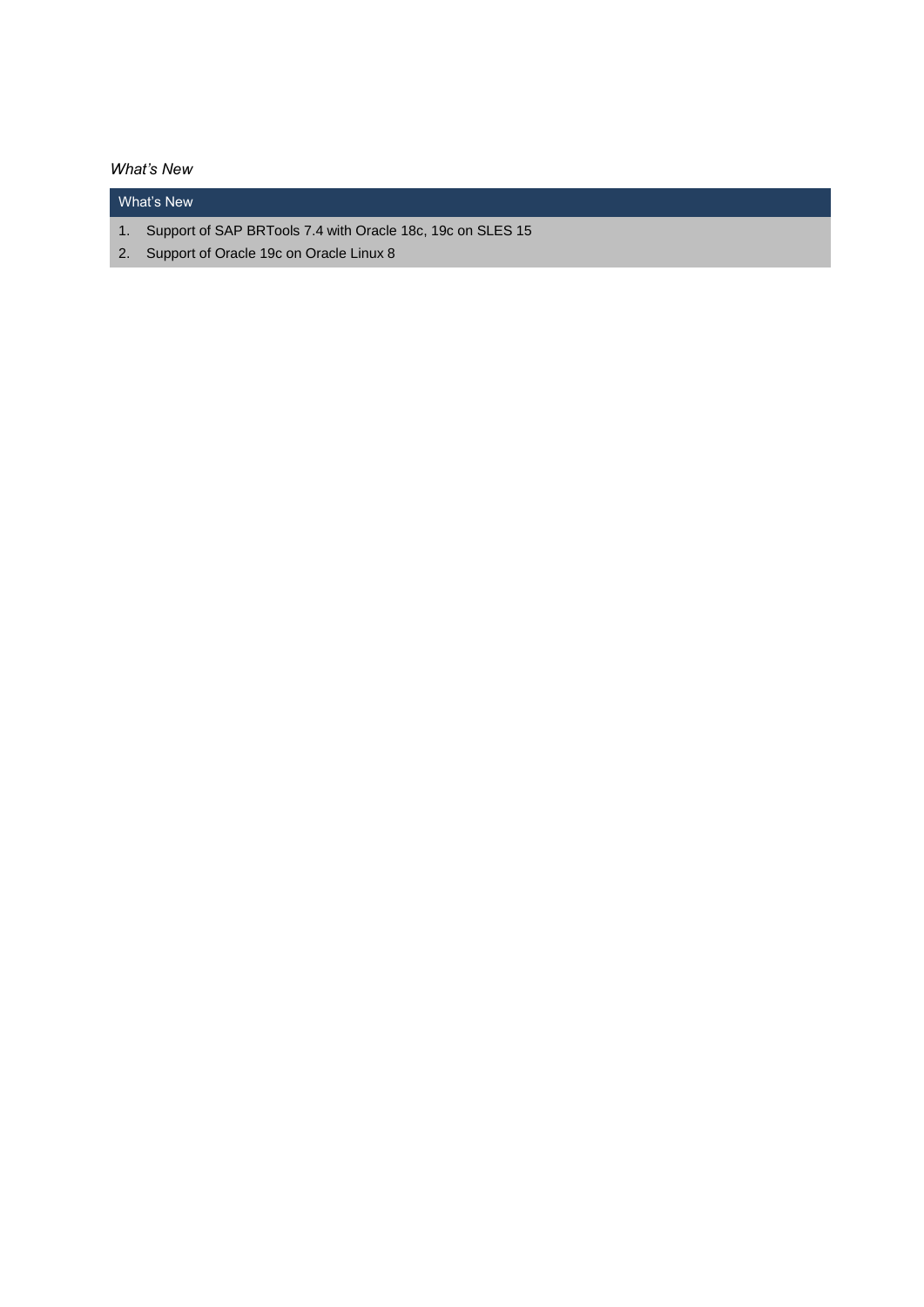<span id="page-4-0"></span>*Table 1: Supported Operating Systems*

|                                                                  | <b>Supported operating systems</b>                                                                                                                                                                                                                                                                                                                                                                                                                                                                                                                                                                                                                                                                                                                                                                           |                                                                                                                                                                    |
|------------------------------------------------------------------|--------------------------------------------------------------------------------------------------------------------------------------------------------------------------------------------------------------------------------------------------------------------------------------------------------------------------------------------------------------------------------------------------------------------------------------------------------------------------------------------------------------------------------------------------------------------------------------------------------------------------------------------------------------------------------------------------------------------------------------------------------------------------------------------------------------|--------------------------------------------------------------------------------------------------------------------------------------------------------------------|
| <b>Data Protector component</b>                                  | <b>Supported operating systems</b>                                                                                                                                                                                                                                                                                                                                                                                                                                                                                                                                                                                                                                                                                                                                                                           |                                                                                                                                                                    |
| Cell Manager                                                     | Windows Server 2012 (64-bit) (x64)<br>Windows Server 2016 (x64)<br>Windows Server 2019 (x64)<br>RHEL <sup>3</sup> 6, 7, 8 ( $x64$ )<br>CentOS 6, 7, 8 (x64)<br>Oracle Linux (OL) 6, 7 (x64)<br>SLES 11, 12, 15 (x64)                                                                                                                                                                                                                                                                                                                                                                                                                                                                                                                                                                                         | Windows Server 2012 R2 (64-bit) (x64)                                                                                                                              |
| <b>Installation Server</b>                                       | Windows Server 2012 (64-bit) (x64)<br>Windows Server 2016 (x64)<br>Windows Server 2019 (x64)<br>RHEL <sup>3</sup> 6, 7, 8 ( $x64$ )<br>CentOS 6, 7, 8 (x64)<br>Oracle Linux (OL) 6, 7, 8 (x64)<br>SLES 11, 12, 15 (x64)                                                                                                                                                                                                                                                                                                                                                                                                                                                                                                                                                                                      | Windows Server 2012 R2 (64-bit) (x64)                                                                                                                              |
| Manager-of-Managers (MoM)                                        | Windows Server 2012 (64-bit) (x64)<br>Windows Server 2016 (x64)<br>Windows Server 2019 (x64)<br>CentOS 6, 7, 8 (x64)<br>Oracle Linux (OL) 6, 7, 8 (x64)<br>RHEL $4$ 6, 7, 8 (x64)<br>SLES 11, 12, 15 (x64)                                                                                                                                                                                                                                                                                                                                                                                                                                                                                                                                                                                                   | Windows Server 2012 R2 (64-bit) (x64)                                                                                                                              |
| Reporting Server <sup>23</sup>                                   | Windows Server 2016 (x64)<br>Windows Server 2019 (x64)<br>CentOS 6, 7, 8 (x64)<br>RHEL 6, 7, 8 (x64)<br>Oracle Linux (OL) 6, 7, 8 (x64)<br>SLES 12 (x64)                                                                                                                                                                                                                                                                                                                                                                                                                                                                                                                                                                                                                                                     | Windows Server 2012 R2 (64-bit) (x64)<br>Ubuntu 14.04 and 16.04 LTS versions                                                                                       |
| Backup device server (Media Agent),<br>including robotic control | Windows Server 2008 (64-bit) (x64)<br>Windows Server 2008 R2 (64-bit) (x64)<br>Windows Server 2008 Core (32 bit, 64-bit) (x64)<br>Windows Server 2008 R2 Core (64-bit) (x64)<br>Windows Server 2012 (64-bit) (x64)<br>Windows Server 2012 R2 (64-bit) (x64)<br>Windows Server 2012 Core (x64)<br>Windows Server 2012 R2 Core (x64)<br>Windows Server 2016 (x64)<br>Windows Server 2019 (x64)<br>Windows Server 2019 Core (x64)<br>Novell Open Enterprise Server 11.x for Linux (64-bit)<br>Novell Open Enterprise Server 2015 for Linux (64-bit)<br>HP-UX (PA-RISC) 11.31 <sup>1,2</sup><br>HP-UX (Itanium) 11.23 <sup>1,2</sup> , 11.31 <sup>1,2</sup><br>Sun Solaris (SPARC) 10, 11<br>Sun Solaris 10, 11 (x86 and x64)<br>Linux (32-bit):<br>RHEL <sup>3</sup> 6<br>SLES 11<br>Oracle Linux 6<br>CentOS 6 |                                                                                                                                                                    |
|                                                                  | Linux (64-bit):                                                                                                                                                                                                                                                                                                                                                                                                                                                                                                                                                                                                                                                                                                                                                                                              | RHEL <sup>3</sup> 6, 7, 8 ( $\times$ 64)<br>SLES 11 (Itanium, x64)<br>SLES 12, 15 (x64)<br>SLES 15 (x64)<br>Oracle Linux (OL) 6, 7,8 (x64)<br>CentOS 6, 7, 8 (x64) |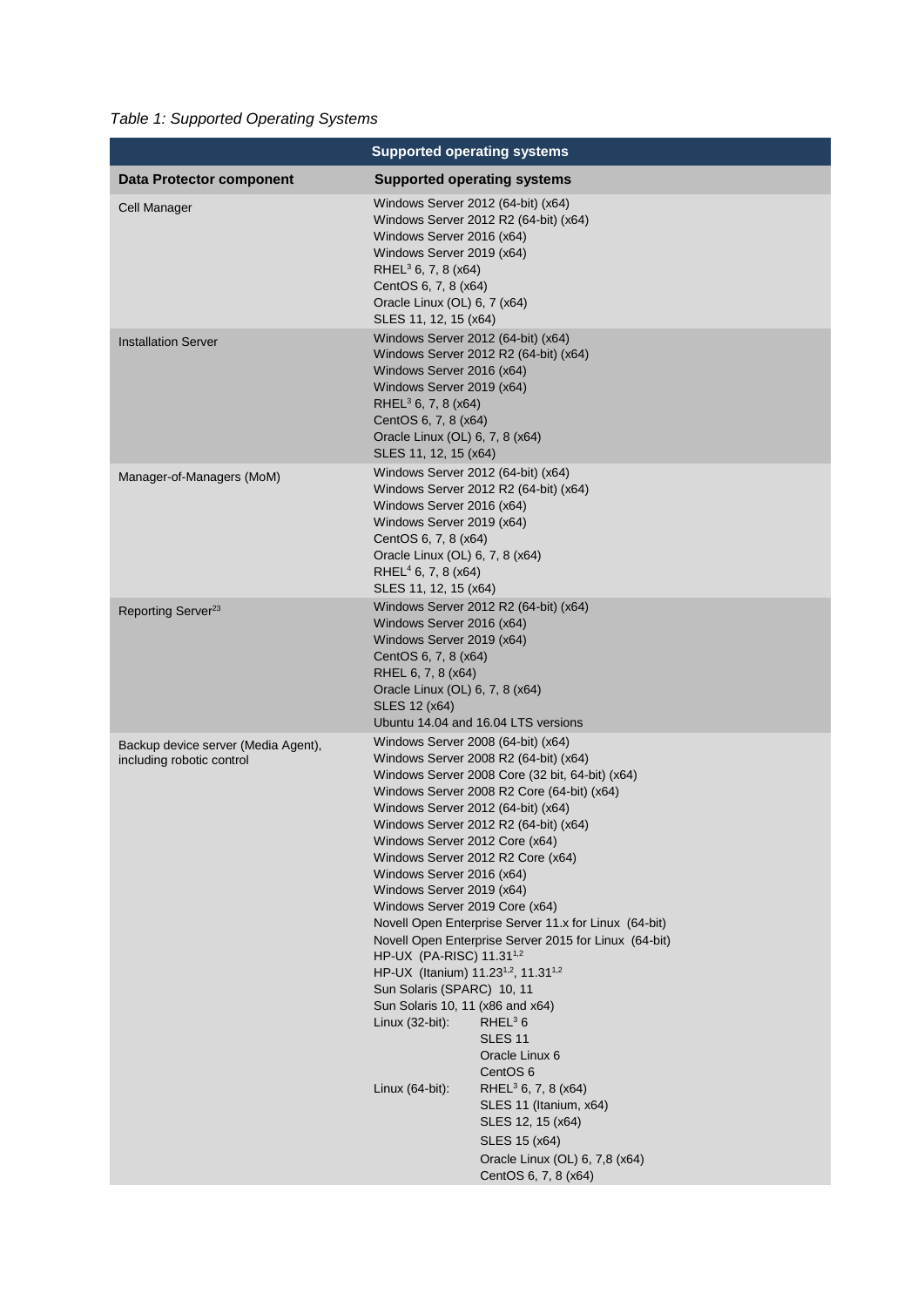|                                      | Scientific Linux 6 (x64)                                                         |
|--------------------------------------|----------------------------------------------------------------------------------|
|                                      | Fedora 26 (x64)                                                                  |
|                                      | Astra Linux Common Edition 2.12.14 (x64)                                         |
|                                      | Astra Linux Special Edition 1.6 U2 (x64)                                         |
| Backup device server (Media Agent),  | All of the above and the following:                                              |
| without robotic control              | IBM AIX 6.x, 7.1, 7.2                                                            |
|                                      | Windows 7 (32-bit)                                                               |
| Backup agents (Disk Agents)          | Windows 7 (64-bit) (x64)                                                         |
|                                      | Windows 8 (32-bit)                                                               |
|                                      | Windows 8 (64-bit) (x64)                                                         |
|                                      | Windows 8.1 (64-bit) (x64)                                                       |
|                                      | Windows 10 (32-bit)                                                              |
|                                      | Windows 10 (64-bit) (x64)                                                        |
|                                      | Windows Server 2008 (32-bit) <sup>5</sup>                                        |
|                                      | Windows Server 2008 (64-bit) (x64) <sup>5</sup>                                  |
|                                      | Windows Server 2008 R2 (64-bit)(x64)                                             |
|                                      | Windows Server 2008 Core (32bit) <sup>5</sup>                                    |
|                                      | Windows Server 2008 Core (64-bit) (x64) <sup>5</sup>                             |
|                                      | Windows Server 2008 R2 Core (64-bit) (x64)                                       |
|                                      |                                                                                  |
|                                      | Windows Server 2012 (64-bit) (x64)                                               |
|                                      | Windows Server 2012 R2 (64-bit) (x64)<br>Windows Server 2012 Core (x64)          |
|                                      | Windows Server 2012 R2 Core (x64)                                                |
|                                      | Windows Server 2016 (x64)                                                        |
|                                      | Windows Server 2016 Core (x64)                                                   |
|                                      | Windows Server 2019 (x64)                                                        |
|                                      | Windows Server 2019 Core (x64)                                                   |
|                                      | Novell Open Enterprise Server 11.x for Linux (64-bit)                            |
|                                      | Novell Open Enterprise Server 2015 for Linux (64-bit)                            |
|                                      | Open Enterprise Server 2018 for Linux (64-bit)                                   |
|                                      | HP-UX (PA-RISC) 11.31 <sup>1,2</sup>                                             |
|                                      | HP-UX (Itanium) 11.23 <sup>1,2</sup> , 11.31 <sup>1,2</sup>                      |
|                                      | Sun Solaris (SPARC) 10, 11 <sup>6</sup>                                          |
|                                      | Sun Solaris (x86, x64) 10, 11 <sup>6</sup>                                       |
|                                      |                                                                                  |
|                                      | IBM AIX 6.x, 7.1 <sup>7</sup> , 7.2                                              |
|                                      | SCO OpenServer 6.0.0                                                             |
|                                      | OpenVMS 8.3 <sup>4</sup> , 8.4 <sup>4</sup> (Alpha)                              |
|                                      | OpenVMS 8.34, 8.3-1H14, 8.44 (Itanium)                                           |
|                                      | Mac OS X Server 10.6.x, 10.11.x (64-bit) (x64)                                   |
|                                      | RHEL <sup>3</sup> 6<br>Linux (32-bit):                                           |
|                                      | <b>SLES 11</b>                                                                   |
|                                      | Oracle Linux (OL) 6                                                              |
|                                      | CentOS <sub>6</sub>                                                              |
|                                      | Linux (64-bit):RHEL <sup>3</sup> 6, 7, 8 (x64)                                   |
|                                      | SLES 11 <sup>8</sup> (Itanium, x64)                                              |
|                                      | SLES 11, 12, 15 (x64)                                                            |
|                                      | Oracle Linux (OL) 6, 7, 8 (x64)                                                  |
|                                      | Debian Linux 7.0 (x64)                                                           |
|                                      | CentOS 6, 7, 8 (x64)                                                             |
|                                      | Ubuntu 14.04, 16.04, 18.04 and 20.04 <sup>25</sup> LTS versions                  |
|                                      | Scientific Linux 6 (x64)                                                         |
|                                      | Debian <sup>25</sup> 8, 9, 10 ( $x64$ )                                          |
|                                      | Fedora 26 (x64)                                                                  |
|                                      | SLES ES 6, 7 (x64)                                                               |
|                                      | SLES 12, 15 for POWER (Little Endian)                                            |
|                                      | openSUSE Leap 15 (x64)                                                           |
|                                      | RHEL 7, 8 on IBM Power (Little Endian)                                           |
|                                      | Astra Linux Common Edition 2.12.14 (x64)                                         |
|                                      | Astra Linux Special Edition 1.6 U2 (x64)                                         |
|                                      | additional UNIX platforms via NFS (on UNIX systems)                              |
|                                      | additional platforms via shared disks (CIFS / SMB 1, 2, or 3 on Windows systems) |
| Backup Agents (disk agents) for file | Windows 8 (32-bit)                                                               |
| system and raw disk backup using AES | Windows 8 (64-bit) (x64)                                                         |
| encryption (FIPS mode)               | Windows 8.1 (64-bit) (x64)                                                       |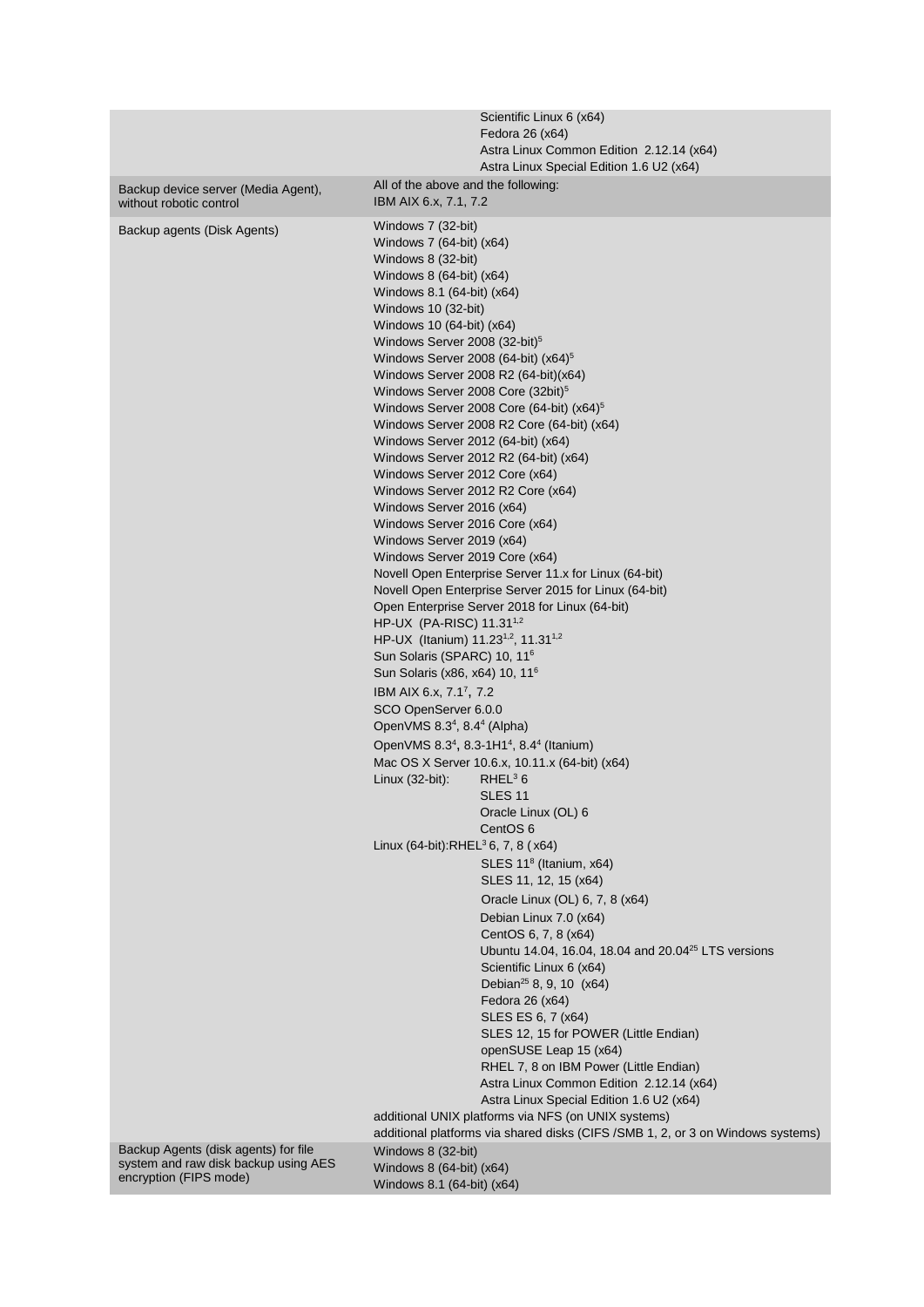|                                                                                                                | Windows 10 (32-bit)<br>Windows 10 (64-bit) (x64)<br>Windows Server 2008 (32-bit)<br>Windows Server 2012 Core (x64)<br>Windows Server 2016 (x64)<br>Windows Server 2016 Core (x64)<br>Windows Server 2019 (x64)<br>Windows Server 2019 Core (x64)<br>HP-UX (PA-RISC) 11.31 <sup>1,2</sup><br>HP-UX (Itanium) 11.23 <sup>1,2</sup> , 11.31 <sup>1,2</sup><br>Sun Solaris (SPARC) 10, 11 <sup>6</sup><br>Linux $(32-bit)$ :<br>Linux $(64-bit)$ : | Windows Server 2008 (64-bit) (x64)<br>Windows Server 2008 R2 (64-bit) (x64)<br>Windows Server 2012 (64-bit) (x64)<br>Windows Server 2012 R2 (64-bit) (x64)<br>Windows Server 2012 R2 Core (x64)<br>RHEL <sup>3</sup> 6<br><b>SLES 11</b><br>Oracle Linux (OL) 6<br>CentOS 6<br>RHEL <sup>3</sup> 6, 7,8 ( $x64$ )<br>SLES 11 <sup>8</sup> (Itanium, x64)<br>SLES 12 (x64)<br><b>SLES 15 (x64)</b><br>Oracle Linux (OL) 6, 7, 8<br>CentOS 6, 7, 8<br>Scientific Linux 6 (x64)<br>Debian <sup>25</sup> 8, 9, 10 $(x64)$<br>SLES for POWER 12 (little endian mode)<br>SLES ES 6, 7 (x64)<br>openSUSE Leap 15 (x64)<br>Ubuntu 18.04 LTS version and 20.04 <sup>25</sup> LTS versions<br>Astra Linux Common Edition 2.12.14 (x64) |
|----------------------------------------------------------------------------------------------------------------|------------------------------------------------------------------------------------------------------------------------------------------------------------------------------------------------------------------------------------------------------------------------------------------------------------------------------------------------------------------------------------------------------------------------------------------------|------------------------------------------------------------------------------------------------------------------------------------------------------------------------------------------------------------------------------------------------------------------------------------------------------------------------------------------------------------------------------------------------------------------------------------------------------------------------------------------------------------------------------------------------------------------------------------------------------------------------------------------------------------------------------------------------------------------------------|
| Block based backup and recovery <sup>26</sup>                                                                  |                                                                                                                                                                                                                                                                                                                                                                                                                                                | Astra Linux Special Edition 1.6 U2 (x64)<br>Windows Server 2012, 2012 R2, 2016, 2019 (64bit) (x64)                                                                                                                                                                                                                                                                                                                                                                                                                                                                                                                                                                                                                           |
| Backup device server (Media Agent),<br>including robotic control using LTO drive<br>based encryption (AES-GCM) | Windows Server 2008 (32-bit)<br>HP-UX (PA-RISC) 11.31 <sup>1,2</sup><br>HP-UX (Itanium) 11.23 <sup>1,2</sup> , 11.31 <sup>1,2</sup><br>Linux (32-bit):<br>Linux (64-bit):                                                                                                                                                                                                                                                                      | Windows Server 2008 (64-bit) (x64)<br>Windows Server 2008 R2 (64-bit) (x64)<br>Windows Server 2012 (64-bit) (x64)<br>Windows Server 2012 R2 (64-bit) (x64)<br>$RHEL^3 6$<br><b>SLES 11</b><br>Oracle Linux (OL) 6<br>CentOS <sub>6</sub><br>RHEL <sup>3</sup> 6, 7 ( $x64$ )<br>SLES 11 (Itanium, x64)<br>SLES 12 (x64)<br>Oracle Linux (OL) 6, 7 (x64)<br>CentOS 6, 7 (x64)                                                                                                                                                                                                                                                                                                                                                 |
| Data Protector StoreOnce B2D Software<br>Store                                                                 | Linux $(64$ -bit):                                                                                                                                                                                                                                                                                                                                                                                                                             | Windows Server 2008, 2008 R2, 2012, 2012 R2 (64-bit)(x64),<br>Windows Server 2016, 2019 (x64), Windows Server 2019 Core (x64)<br>RHEL <sup>3</sup> 6, 7, 8 ( $x64$ )<br>SLES 11, 12, 15 (x64)<br>Oracle Linux (OL) 6, 7, 8 (x64)<br>CentOS 6, 7, 8 (x64)                                                                                                                                                                                                                                                                                                                                                                                                                                                                     |
| StoreOnce Application Source and Backup<br>Server Deduplication using Catalyst <sup>9,10</sup>                 | HP-UX (Itanium) 11.23 <sup>1,11</sup> , 11.31 <sup>1,11</sup><br>Solaris (SPARC) 10, 11 (64-bit)<br>AIX 6.1, 7.1 (64-bit) <sup>12</sup> , 7.2 (64-bit) <sup>12</sup><br>Linux (64-bit)                                                                                                                                                                                                                                                         | Windows Server 2008, 2008 R2, 2012, 2012 R2 (64-bit) (x64), Windows Server<br>2016, 2019 (x64), Windows Server 2019 Core (x64)<br>RHEL <sup>3</sup> 6, 7, 8 ( $x64$ )<br>SLES 11, 12, 15 (x64)                                                                                                                                                                                                                                                                                                                                                                                                                                                                                                                               |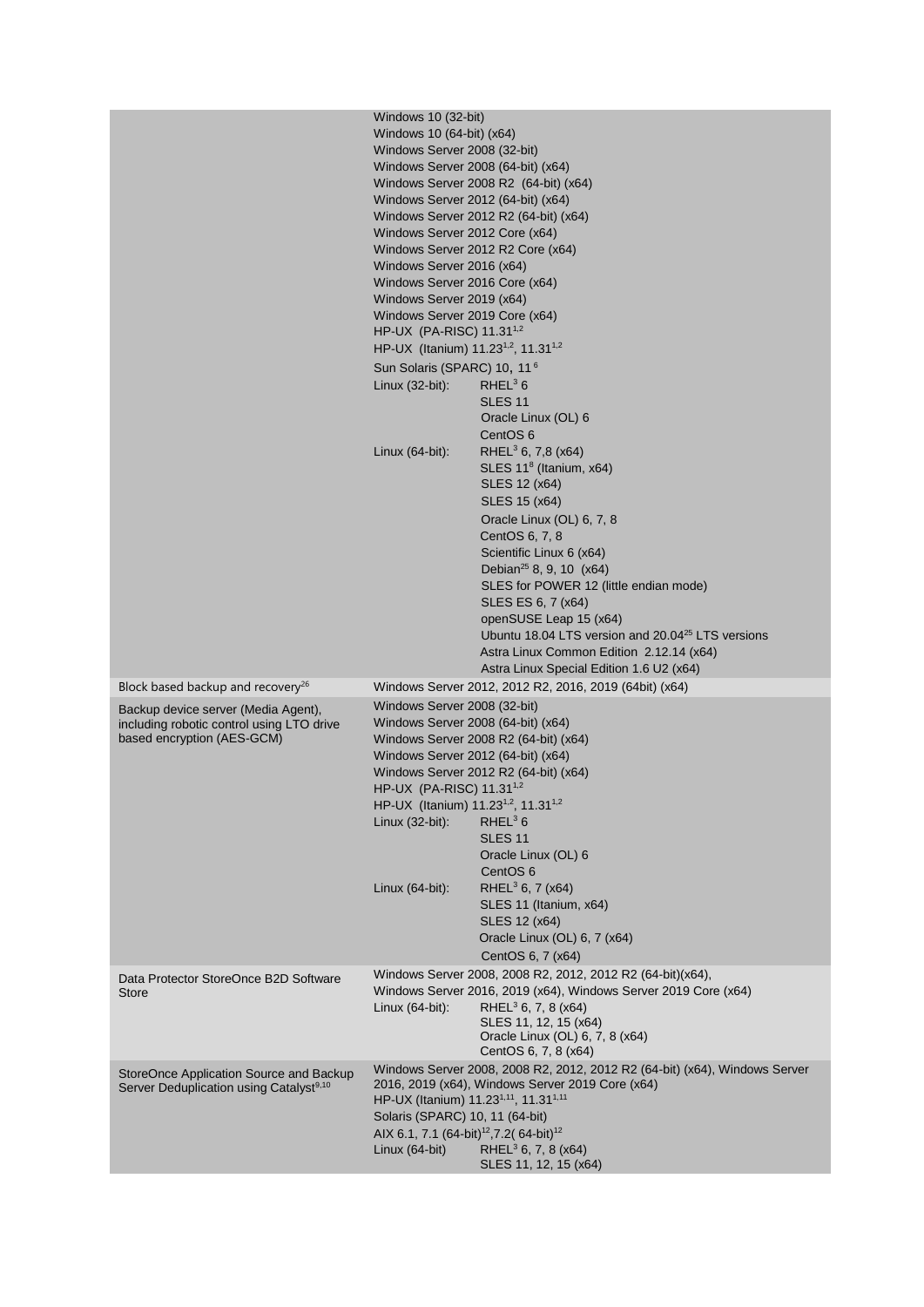|                                                                                                  | Oracle Linux (OL) 6, 7, 8 (x64)<br>CentOS 6, 7, 8 (x64)<br>Fedora 26 (x64)                                                                                                                                                                                                                                                                                                                                     |
|--------------------------------------------------------------------------------------------------|----------------------------------------------------------------------------------------------------------------------------------------------------------------------------------------------------------------------------------------------------------------------------------------------------------------------------------------------------------------------------------------------------------------|
| <b>EMC Data Domain Boost Application</b><br>Source and Backup Server Deduplication <sup>13</sup> | Windows Server 2008, 2008 R2, 2012, 2012 R2 <sup>14</sup> (64-bit) (x64),<br>Windows Server 2016, 2019 (x64), Windows Server 2019 Core (x64)<br>HP-UX (Itanium) $11.31^{14}$<br>AIX 7.1 (64-bit) <sup>15</sup> , 7.2 (64-bit) <sup>15</sup><br>Solaris (SPARC) 10, 11 (64-bit)<br>Linux $(64$ -bit):<br>RHEL 6, 7, 8 (x64)<br>SLES 11, 12, 15 (x64)<br>Oracle Linux (OL) 6, 7, 8 (x64)<br>CentOS 6, 7, 8 (x64) |
| Smart Cache Backup Server <sup>16,17,18</sup>                                                    | Windows Server 2008, 2008 R2, 2012, 2012 R2 (64-bit)(x64)<br>Windows Server 2016, 2019 (x64), Windows Server 2019 Core (x64)<br>Linux $(64-bit)$ :<br>RHEL 6, 7, 8 (x64)<br>SLES 11, 12, 15 (x64)<br>Oracle Linux (OL) 6, 7, 8 (x64)<br>CentOS 6, 7, 8 (x64)                                                                                                                                                   |
| HPE Cloud Volumes Backup using<br>Catalyst                                                       | Windows Server 2012, 2012 R2 (64-bit)(x64)<br>Windows Server 2016, 2019 (x64), Windows Server 2019 Core (x64)<br>Linux (64-bit):<br>RHEL 7, 8 (x64)<br>SLES 12, 15 (x64)<br>Oracle Linux (OL) 7, 8 (x64)<br>CentOS 7, 8 (x64)                                                                                                                                                                                  |
| Cloud (AWS S3 and Amazon S3<br>compatible Ceph and Scality) Device <sup>22</sup>                 | Windows Server 2012, 2012 R2, 2016, 2019 (64bit) (x64)<br>Windows Server 2019 Core (x64)<br>Linux (64bit): RHEL 6, 7, 8 (x64)<br>SLES 11, 12, 15 (x64)<br>Oracle Linux (OL) 6, 7, 8 (x64)<br>CentOS 6, 7, 8 (x64)<br>Fedora 26 (x64)                                                                                                                                                                           |
| Cloud AWS S3 Glacier <sup>22,24</sup>                                                            | Windows Server 2012, 2012 R2, 2016, 2019 (64bit) (x64)                                                                                                                                                                                                                                                                                                                                                         |
| Cloud AWS S3 Deep Archive Glacier <sup>22,24</sup>                                               | Windows Server 2012, 2012 R2, 2016, 2019 (64bit) (x64)                                                                                                                                                                                                                                                                                                                                                         |
| Cloud (Azure) Device                                                                             | Windows Server 2008, 2008 R2, 2012, 2012 R2, 2019 (64-bit) (x64)<br>Windows Server 2019 Core (x64)<br>Linux $(64$ -bit):<br>RHEL 6, 7, 8 (x64)<br>SLES 11, 12, 15 (x64)<br>Oracle Linux (OL) 6, 7, 8 (x64)<br>CentOS 6, 7, 8 (x64)<br>Fedora 26 (x64)                                                                                                                                                          |
| H3C Application Source and Backup<br>Server Deduplication using Catalyst <sup>19, 20</sup>       | Windows Server 2008, 2008 R2, 2012, 2012 R2 (64-bit) (x64)<br>HP-UX (Itanium) $11.23^1$ , $11.31^1$<br>Solaris (SPARC) 10, 11 (64-bit)<br>AIX 6.1, 7.1 (64-bit) <sup>21</sup><br>Linux $(64$ -bit):<br>RHEL <sup>3</sup> 6, 7 ( $x64$ )<br>SLES 11, 12 (x64)<br>Oracle Linux (OL) 6, 7 (x64)<br>CentOS 6, 7 (x64)                                                                                              |

1 HP-UX 11.23 is HP-UX 11i version 2.0.

HP-UX 11.31 is HP-UX 11i version 3.0.

2 NIS+ is supported in a DNS environment.

3 Includes support for Red Hat Enterprise Linux Workstation and Enterprise Server if applicable.

4 Push installation not possible, need to be installed locally.

5 Requires installation of Windows patch KB2748349.<br>6 System Extended Attributes are not supported.

6 System Extended Attributes are not supported.

1<br>7 Includes support for Veritas Cross-Platform Data Sharing (CDS) disk.<br>8 SLES 11 (x64) High Availability Extension is supported

8 SLES 11 (x64) High Availability Extension is supported<br>9 Supports StoreOnce software version 4.2 and earlier (C 9 Supports StoreOnce software version 4.2 and earlier (CloudBank support from 3.18). For information on the StoreOnce Backup systems and features supported by this StoreOnce software version, see the *BURA Compatibility Matrix* available at

[www.hpe.com/storage/BURACompatibility.](http://www.hpe.com/storage/BURACompatibility) 10 StoreOnce system Catalyst version 3.16.x and later releases support replication over Fibre Channel (FC).

11 Backup to the Data Protector StoreOnce Software store is not supported.<br>12 Support for StoreOnce Catalyst version 4.2 and earlier over Fibre Channe

12 Support for StoreOnce Catalyst version 4.2 and earlier over Fibre Channel (FC) with AIX platform requires to have dedicated ports for every StoreOnce node. For more information, see StoreOnce documentation.

13 Supported for DDOS versions 6.1 or later.<br>14 In addition to Data Domain Boost functiona In addition to Data Domain Boost functionality, CIFS, NFS and VTL capabilities can be used with Data Protector. DDOS versions 6.1 or later are required for these additional capabilities.

15 Data Domain Boost devices configured on AIX using the Fibre Channel (FC) protocol supports only one Data Protector connection per SAN path or Data Domain end point. Due to this, AIX gateways using the Fibre Channel interface automatically get their 'Max. Number of Parallel connections per Gateway' parameter set to 1. Operations such as consolidation and replication need multiple connections per operation and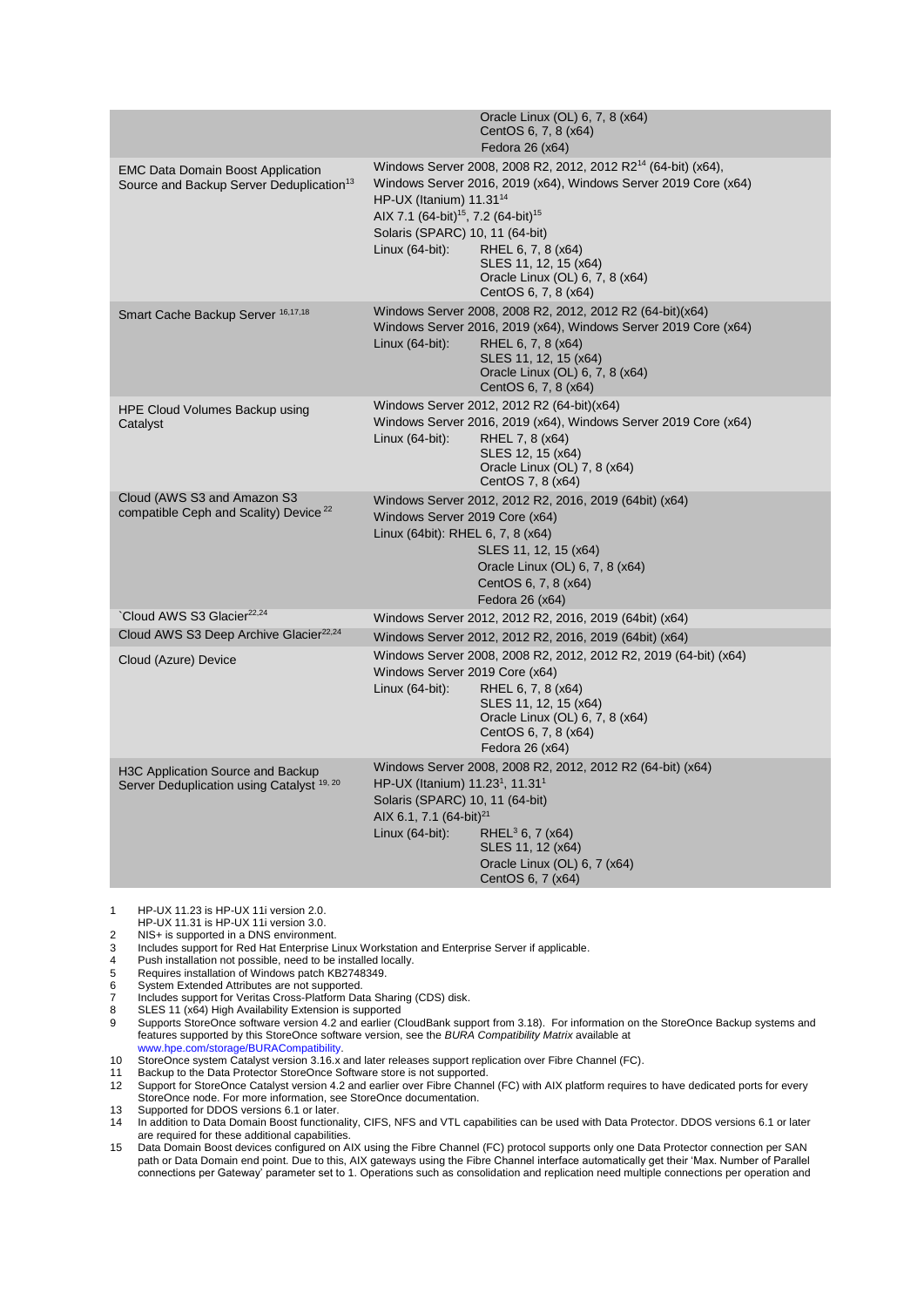will not succeed with this configuration. If additional SAN paths are added, then the AIX server's gateway settings should be modified to allow these operations to succeed.

- 16 Supports all NAS and SAN devices using CFS and NFS shares, and SAN devices using the local FS mount.
- 17 Device on Microsoft Azure StoreSimple is supported via Smart Cache device.
- 18 A Smart Cache device is not supported on a virtual node in a clustered environment.<br>19 H3C system hosted Catalyst stores version 3.16.x supports replication over Fibre Ch
- 19 H3C system hosted Catalyst stores version 3.16.x supports replication over Fibre Channel (FC).
- 20 Supports H3C software version 3.16.x, 3.15.x and 3.14.x. For information on the H3C Backup systems and features supported by this H3C software version, see the *BURA Compatibility Matrix* available a[t www.hpe.com/storage/BURACompatibility.](http://www.hpe.com/storage/BURACompatibility)
- 21 Support for H3C Catalyst version 3.16.x, 3.15.x and 3.14.x over Fibre Channel (FC) with AIX platform requires to have dedicated ports for every H3C node. For more information, see H3C documentation.
- 22 Supported targets must comply with Amazon Signature Version 4 requirements.
- 23 Reporting server can't be installed on Data Protector Cell Manager / Installation server / Client. It needs to be installed on a separate server 24 Cloud devices AWS S3 Glacier and Deep Archive Glacier can be used only for Data Protector File system, MSSQL, and MS Exchange
- integration backups
- 25 rpm and bc packages to be installed for Disk Agent installation
- 26 The supported File system is NTFS. Supported backups are Full, Incremental for Windows Sever 2012 & 2012 R2, and Full, Differential for Windows Server 2016, 2019.

<span id="page-8-0"></span>

| <b>Supported CLI platforms and localization</b> |                                                            |  |  |  |
|-------------------------------------------------|------------------------------------------------------------|--|--|--|
| <b>Operating system</b>                         | <b>Supported local languages</b>                           |  |  |  |
| Windows                                         | English<br>French<br>Japanese<br>Simplified Chinese        |  |  |  |
| HP-UX                                           | English<br>French<br>Japanese<br><b>Simplified Chinese</b> |  |  |  |
| Solaris                                         | English                                                    |  |  |  |
| Linux                                           | English<br>French<br>Japanese<br><b>Simplified Chinese</b> |  |  |  |
| <b>IBM AIX</b>                                  | English                                                    |  |  |  |
| Novell Open Enterprise Server                   | English                                                    |  |  |  |
| SCO OpenServer                                  | English                                                    |  |  |  |
| OpenVMS                                         | English                                                    |  |  |  |
| <b>VMware ESX</b>                               | English                                                    |  |  |  |
| Mac OS X Server                                 | English                                                    |  |  |  |

<span id="page-8-1"></span>*Table 3: Graphical User Interface Support*

| Graphical user interface support <sup>1</sup> |                                                                                                                                                                                                                                                                                                                                                                |  |  |
|-----------------------------------------------|----------------------------------------------------------------------------------------------------------------------------------------------------------------------------------------------------------------------------------------------------------------------------------------------------------------------------------------------------------------|--|--|
| <b>GUI component</b>                          | Supported operating system                                                                                                                                                                                                                                                                                                                                     |  |  |
| Native Windows graphical user interface       | Windows 7 SP1 (32-bit)<br>Windows 7 SP1 (64-bit) (x64)<br>Windows 8.1 (32-bit)<br>Windows 8.1 (64-bit) (x64)<br>Windows 10 (32-bit)<br>Windows 10 (64-bit) (x64)<br>Windows Server 2008 R2 SP1 (64-bit) (x64)<br>Windows Server 2012 (64-bit) (x64)<br>Windows Server 2012 R2 (64-bit) (x64)<br>Windows Server 2016 $(x64)^2$<br>Windows Server 2019 $(x64)^2$ |  |  |

1 Graphical user interface is supported for following languages:

Only English language is supported.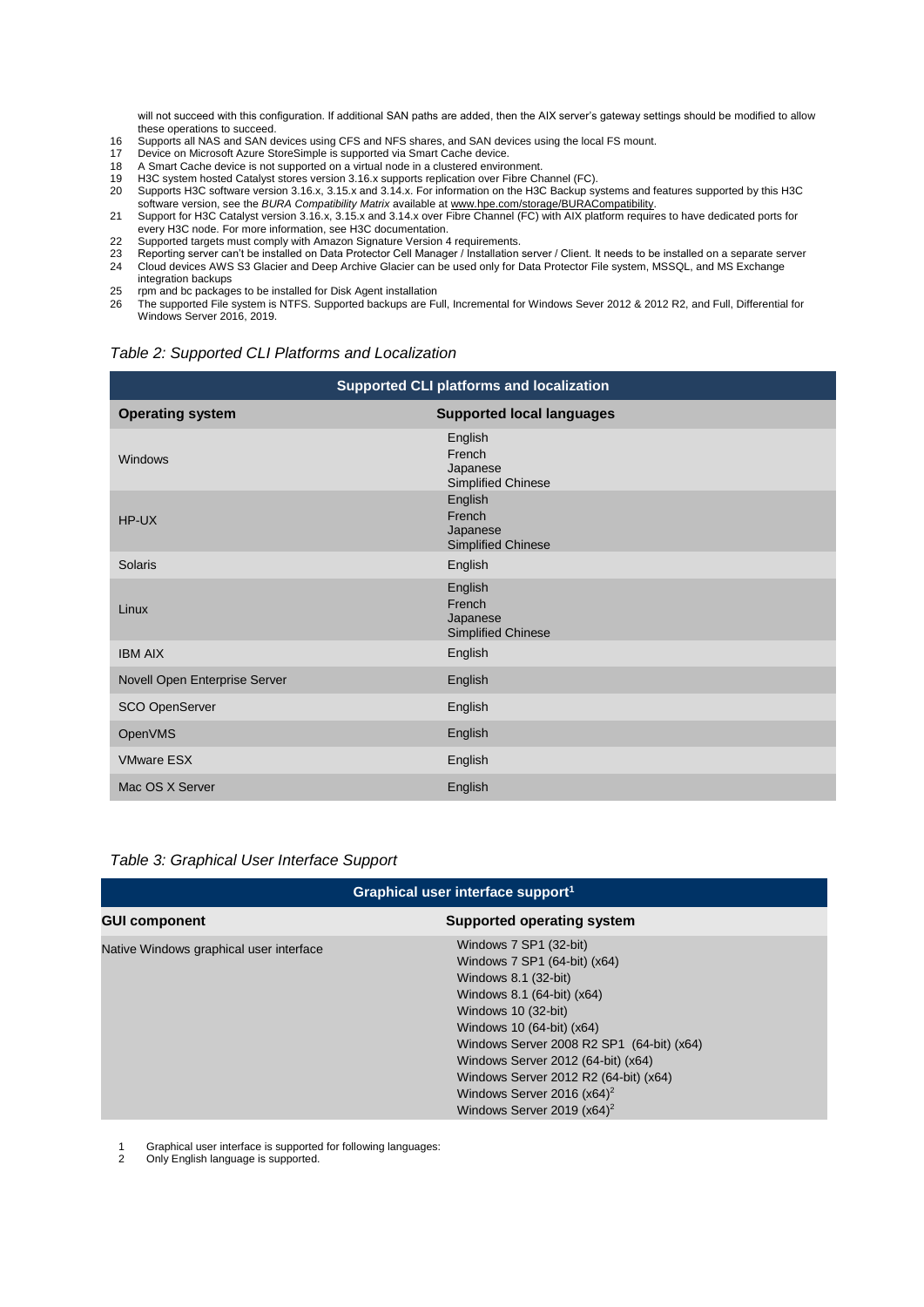### <span id="page-9-0"></span>*Table 4: Platform Restrictions for Supported Operating Systems*

| Platform restrictions for supported operating systems |                            |                                                        |  |  |
|-------------------------------------------------------|----------------------------|--------------------------------------------------------|--|--|
| <b>Operating system</b>                               | <b>Supported Processor</b> | <b>Platforms</b>                                       |  |  |
| HP-UX                                                 | PA-RISC 2.0                | (HP-UX 11.31)                                          |  |  |
|                                                       | Itanium                    | (HP-UX 11.23, 11.31)                                   |  |  |
| <b>Windows</b>                                        | x86, x86 64                | (for 32-bit Windows)                                   |  |  |
|                                                       | x86 64                     | (for 64-bit Windows)                                   |  |  |
| Linux                                                 | x86, x86 64                | (for 32-bit Linux)                                     |  |  |
|                                                       | Itanium, x86 64            | (for 64-bit Linux)                                     |  |  |
|                                                       | PowerPC (LE)               | (for 64-bit Linux)                                     |  |  |
| <b>Sun Solaris</b>                                    | <b>SPARC</b>               |                                                        |  |  |
|                                                       | x86, x86 64                | (for Solaris 10,11 Disk Agent<br>and Media Agent only) |  |  |
| <b>OpenVMS</b>                                        | <b>Itanium</b>             |                                                        |  |  |
|                                                       | Alpha                      |                                                        |  |  |
| Mac OS X                                              | x86 64                     | (Mac OS X 10.6.x, 10.11.x)                             |  |  |

The following table includes combinations of only those applications and operating systems that are supported by the respective vendors. Software-based encryption is supported for all integrations except ZDB<sup>7</sup>.

<span id="page-9-1"></span>

| Table 5: Supported online database and application integrations |  |  |  |
|-----------------------------------------------------------------|--|--|--|
|                                                                 |  |  |  |

| Supported online database and application integrations                                 |                                             |                                                                                                                                                                                                                                                                                                         |  |  |
|----------------------------------------------------------------------------------------|---------------------------------------------|---------------------------------------------------------------------------------------------------------------------------------------------------------------------------------------------------------------------------------------------------------------------------------------------------------|--|--|
| <b>Databases/Applications</b>                                                          | <b>Supported versions</b>                   | <b>Operating System with versions</b>                                                                                                                                                                                                                                                                   |  |  |
| Oracle (32-bit)<br>(including Oracle Data<br><b>Guard/Standby Database</b><br>support) | Oracle 11g Recovery Manager <sup>1</sup>    | Windows Server 2008 (32-bit)<br>SLES 11 (32-bit)                                                                                                                                                                                                                                                        |  |  |
|                                                                                        | Oracle 11g R2 Recovery Manager <sup>1</sup> | SLES 11 (32-bit)                                                                                                                                                                                                                                                                                        |  |  |
| Oracle (64-bit)                                                                        | Oracle 10g R2 Recovery Manager              | HP-UX 11.31 (64-bit) (Itanium)<br>Windows Server 2008 R2 (SP1) (64-bit)<br>SLES 11 (x64)<br>AIX 6.1 (64-bit)<br>Solaris (SPARC) 10 (64-bit)<br>Solaris 10 (x64)                                                                                                                                         |  |  |
| Oracle (64-bit)<br>(Including Oracle Data Guard<br>/Standby Database support)          | Oracle 10g R2                               | Windows Server 2008 R2 (64-bit) (x64)<br>Solaris (SPARC) 10<br><b>SLES 11</b>                                                                                                                                                                                                                           |  |  |
|                                                                                        | Oracle 11g Recovery Manager <sup>1</sup>    | HP-UX 11.23, 11.31 (64-bit) (Itanium)<br>HP-UX 11.23, 11.31 (64-bit) (PA-RISC)<br>Windows Server 2008 (64-bit) (x64)<br>Windows Server 2008 R2 (64-bit) (x64)<br>RHEL $26$ (x64)<br>SLES 11 (x64)<br>Oracle Linux (OL) 6 (64-bit) (x64)<br>Solaris (SPARC) 10,11 (64-bit)<br>AIX 6.x (64-bit)           |  |  |
|                                                                                        | Oracle 11g R2 Recovery Manager <sup>1</sup> | HP-UX 11.31 (64-bit) (Itanium, PA-RISC)<br>Windows Server 2008 (x64)<br>Windows Server 2008 R2 (x64)<br>Windows Server 2012 (x64)<br>Windows Server 2012 R2 (x64)<br>RHEL <sup>2</sup> 6, 7 ( $x64$ )<br>SLES 11 (x64)<br>Oracle Linux (OL) 6, 7 (x64)<br>CentOS 6 (64-bit)(x64)<br>AIX 6, 7.1 (64-bit) |  |  |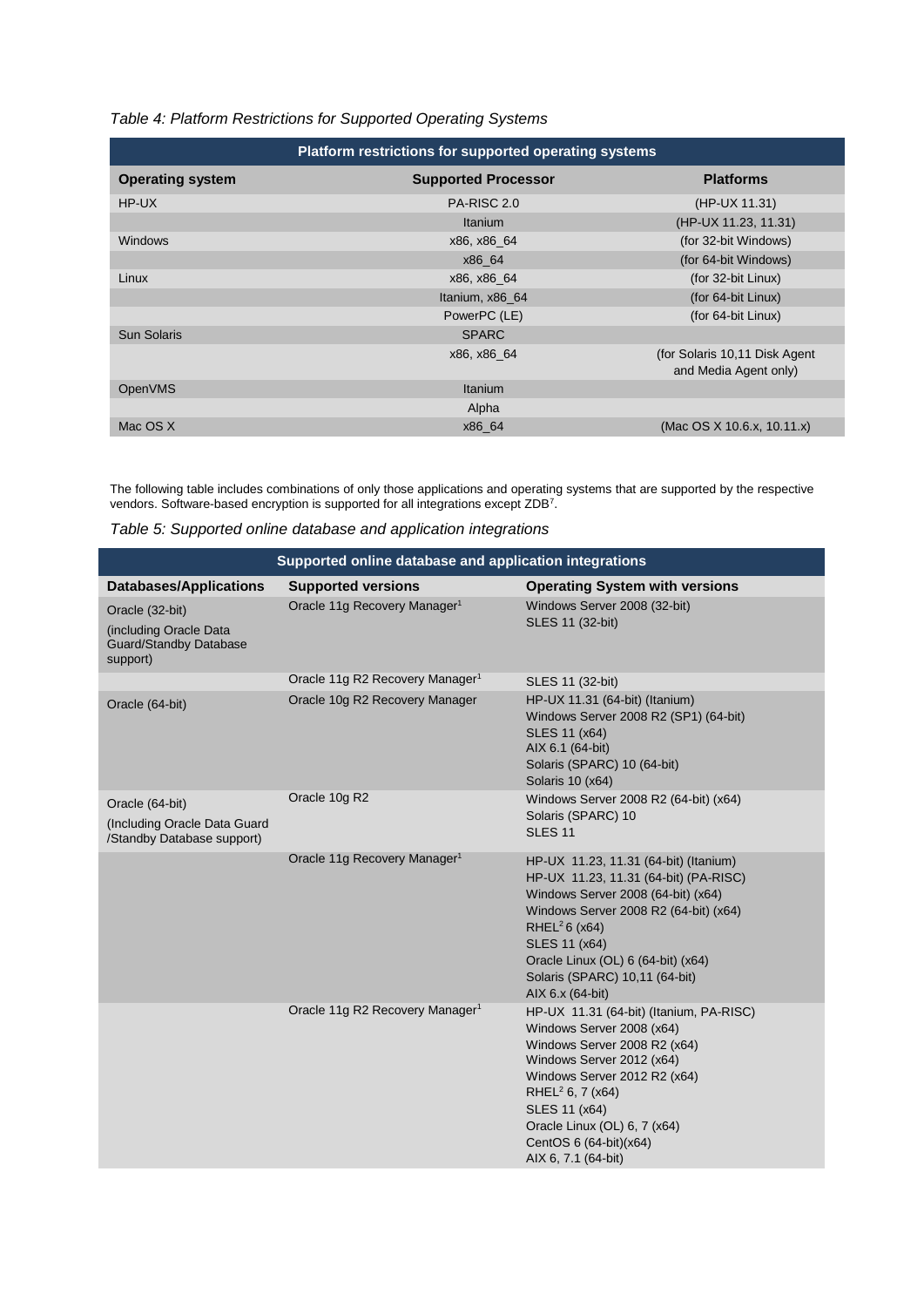|                   |                                              | Solaris (SPARC) 10, 11 (64-bit)<br>Solaris 10, 11 (x64)                                                                                                                                                                                                                                                                                                                                            |
|-------------------|----------------------------------------------|----------------------------------------------------------------------------------------------------------------------------------------------------------------------------------------------------------------------------------------------------------------------------------------------------------------------------------------------------------------------------------------------------|
|                   | Oracle 12c R1 Recovery Manager <sup>14</sup> | HP-UX 11.31 (64-bit) (Itanium)<br>Windows Server 2008 (x64)<br>Windows Server 2008 R2 (x64)<br>Windows Server 2012 (x64)<br>Windows Server 2012 R2 (x64)<br>RHEL 6, 7 (x64) (with or without HPE ServiceGuard)<br>SLES 11, 12 (x64)<br>Oracle Linux (OL) 6, 7 (64-bit)(x64)<br>CentOS 6, 7 (x64)<br>AIX 6.1, 7.1 (64-bit), 7.2 (64-bit)<br>Solaris (SPARC) 10, 11 (64-bit)<br>Solaris 10, 11 (x64) |
|                   | Oracle 12c R2 Recovery Manager <sup>14</sup> | HP-UX 11.31 (64-bit) (Itanium)<br>Windows Server 2012 (x64)<br>Windows Server 2012 R2 (x64)<br>Windows Server 2016 (x64)<br>RHEL 6, 7 (x64) (with or without HPE ServiceGuard)<br>SLES 12 (x64)<br>SLES 15 (x64)<br>Oracle Linux (OL) 7 (x64)<br>CentOS 6, 7 (x64)<br>AIX 7.1, 7.2 (64-bit)<br>Solaris (SPARC) 11 (64-bit)<br>Solaris 11 (x64)                                                     |
|                   | Oracle 18c Recovery Manager <sup>14</sup>    | HP-UX 11.31 (64-bit) (Itanium)<br>Windows Server 2012 (x64)<br>Windows Server 2012 R2 (x64)<br>Windows Server 2016 (x64)<br>RHEL 7, 8 (x64)<br>Oracle Linux (OL) 7 (x64)<br>SLES 12, 15 (x64)<br>Solaris (SPARC) 11 (64-bit)<br>Solaris 11 (x64)<br>AIX 7.1, 7.2 (64-bit)                                                                                                                          |
|                   | Oracle 19c Recovery Manager <sup>14</sup>    | $HP$ -UX 11.31 (64-bit) (Itanium)<br>Windows Server 2012 R2 (x64)<br>Windows Server 2016 (x64)<br>Windows Server 2019 (x64)<br>RHEL 7, 8 (x64)<br>Oracle Linux (OL) 7, 8 (x64)<br>SLES 12, 15 (x64)<br>AIX 7.1, 7.2 (64-bit)<br>Oracle Solaris 11 on SPARC (64-bit)                                                                                                                                |
| Informix (64-bit) | Informix IDS 11.5                            | HP-UX 11.23, 11.31 (Itanium)<br><b>HP-UX 11.31 (PA-RISC)</b><br>RHEL <sup>2</sup> 6 ( $x64$ )<br>SLES 11 (x64)<br>Solaris (SPARC) 10<br>AIX 6.x, 7.1                                                                                                                                                                                                                                               |
|                   | Informix IDS 11.7                            | HP-UX 11.31(Itanium, PA-RISC)<br>Windows Server 2008 R2 (x64)<br>RHEL <sup>2</sup> 6 ( $x64$ )<br>SLES 11 (x64)<br>Solaris (SPARC) 10, 11<br>AIX 6.1, 7.1 (64-bit)                                                                                                                                                                                                                                 |
|                   | Informix IDS 12.1                            | HP-UX 11.31 (64-bit)(Itanium)<br>RHEL <sup>2</sup> 6, 7 (x64)<br>SLES 11, 12 (x64)<br>Solaris (SPARC) 11 (64-bit)<br>AIX 7.1 (64-bit), AIX 7.2 (64-bit)                                                                                                                                                                                                                                            |
|                   | Informix IDS 14.10                           | Windows Server 2012, 2012 R2, 2016, 2019 (x64)<br>RHEL <sup>2</sup> 7, 8 ( $x64$ )<br>SLES 12,15 (x64)                                                                                                                                                                                                                                                                                             |
| Sybase (64-bit)   | Sybase Adaptive Server Enterprise 15.x       | HP-UX 11.23, 11.31 (Itanium)<br><b>HP-UX 11.31 (PA-RISC)</b>                                                                                                                                                                                                                                                                                                                                       |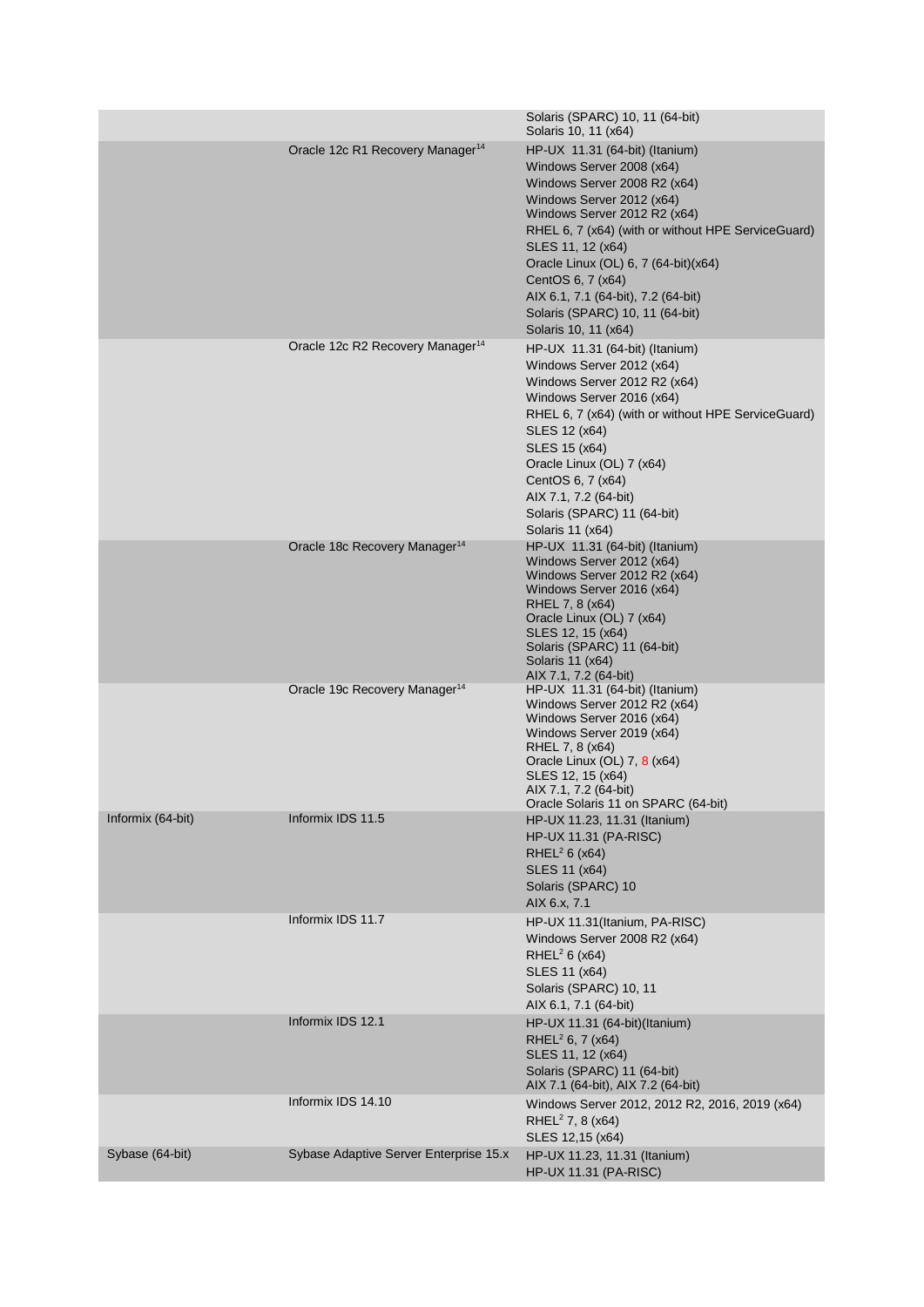|                                                  |                                                   | Solaris (SPARC) 10<br>AIX 6.x                                                                                                                                                                                                                               |
|--------------------------------------------------|---------------------------------------------------|-------------------------------------------------------------------------------------------------------------------------------------------------------------------------------------------------------------------------------------------------------------|
|                                                  | Sybase Adaptive Server Enterprise 15.7            | HP-UX 11.31 (Itanium)<br>Windows Server 2008 R2 (x64)<br>Windows Server 2012 R2 (x64)<br>RHEL <sup>2</sup> 6 ( $x64$ )<br>SLES 11, 12 (x64)<br>Solaris (SPARC) 10, 11<br>AIX 6.1, 7.1                                                                       |
|                                                  | Sybase Adaptive Server Enterprise 16              | HP-UX 11.31 (Itanium)<br>Windows Server 2012 (x64)<br>Windows Server 2012 R2 (x64)<br>Windows Server 2016 (x64)<br>Windows Server 2019 (x64)<br>RHEL <sup>2</sup> 6, 7, 8 ( $x64$ )<br>SLES 11, 12, 15 (x64)<br>Solaris (SPARC) 10, 11<br>AIX 6.1, 7.1, 7.2 |
| Microsoft SQL Server (32-bit)                    | Microsoft SQL Server 2012 <sup>7,11</sup>         | Windows Server 2008                                                                                                                                                                                                                                         |
|                                                  | Microsoft SQL Server 2014 <sup>7,11</sup>         | Windows Server 2012 R2                                                                                                                                                                                                                                      |
| Microsoft SQL Server (64-bit)                    | Microsoft SQL Server 2012 <sup>7,11</sup>         | Windows Server 2008 (x64)<br>Windows Server 2008 R2 (x64)<br>Windows Server 2012 (x64)<br>Windows Server 2012 R2 (x64)                                                                                                                                      |
|                                                  | Microsoft SQL Server 2014 <sup>7,11</sup>         | Windows Server 2008 (x64)<br>Windows Server 2008 R2 (x64)<br>Windows Server 2012 (x64)<br>Windows Server 2012 R2 (x64) <sup>17</sup><br>Windows Server 2016 (x64) <sup>17</sup>                                                                             |
|                                                  | Microsoft SQL Server 2016 <sup>7,11</sup>         | Windows Server 2012 (x64)<br>Windows Server 2012 R2 (x64) <sup>17</sup><br>Windows Server 2016 (x64) $17$<br>Windows Server 2019 (x64) <sup>17</sup>                                                                                                        |
|                                                  | Microsoft SQL Server 2017 <sup>7,11</sup>         | Windows Server 2012 (x64)<br>Windows Server 2012 (x64) R2 (x64) <sup>17</sup><br>Windows Server 2016 $(x64)^{17}$<br>Windows Server 2019 (x64) <sup>17</sup>                                                                                                |
|                                                  | Microsoft SQL Server 2019 <sup>7,11</sup>         | Windows Server 2016 (x64) <sup>17</sup><br>Windows Server 2019 (x64) <sup>17</sup>                                                                                                                                                                          |
| Microsoft SQL Server<br>Premium Edition (64-bit) | Microsoft SQL Server 2014 <sup>7,11</sup>         | Windows Server 2012 (x64)<br>Windows Server 2012 R2 (x64)<br>Windows Server 2016 (x64)                                                                                                                                                                      |
|                                                  | Microsoft SQL Server 2016 <sup>7,11</sup>         | Windows Server 2012 (x64)<br>Windows Server 2012 R2 (x64)<br>Windows Server 2016 (x64)<br>Windows Server 2019 (x64)                                                                                                                                         |
| Microsoft SharePoint <sup>12</sup>               | Microsoft SharePoint Server 2010 <sup>3</sup>     | Windows Server 2008 (32-bit)<br>Windows Server 2008 (64-bit) (x64)<br>Windows Server 2008 (64-bit) (x64)<br>Windows Server 2008 R2 (64-bit) (x64) <sup>8</sup>                                                                                              |
|                                                  | Microsoft SharePoint Server 2013 <sup>3</sup>     | Windows Server 2008 R2 (SP1) (x64)<br>Windows Server 2012 (x64)<br>Windows Server 2012 R2 (x64)                                                                                                                                                             |
|                                                  | Microsoft SharePoint Server 2016 <sup>3</sup>     | Windows Server 2016 (x64)<br>Windows Server 2019 (x64)                                                                                                                                                                                                      |
|                                                  | Microsoft SharePoint Server 2019 <sup>3</sup>     | Windows Server 2016 (x64)<br>Windows Server 2019 (x64)                                                                                                                                                                                                      |
|                                                  | <b>Windows SharePoint Services 3.0</b>            | Windows Server 2008 (32-bit)<br>Windows Server 2008 (64-bit) (x64)                                                                                                                                                                                          |
|                                                  | Microsoft SharePoint Foundation 2010              | Windows Server 2008 (64-bit) (x64)<br>Windows Server 2008 R2 (64-bit) (x64)                                                                                                                                                                                 |
|                                                  | Microsoft SharePoint Foundation 2013 <sup>3</sup> | Windows Server 2008 R2 (SP1) (x64)<br>Windows Server 2012 (x64)<br>Windows Server 2012 R2 (x64)                                                                                                                                                             |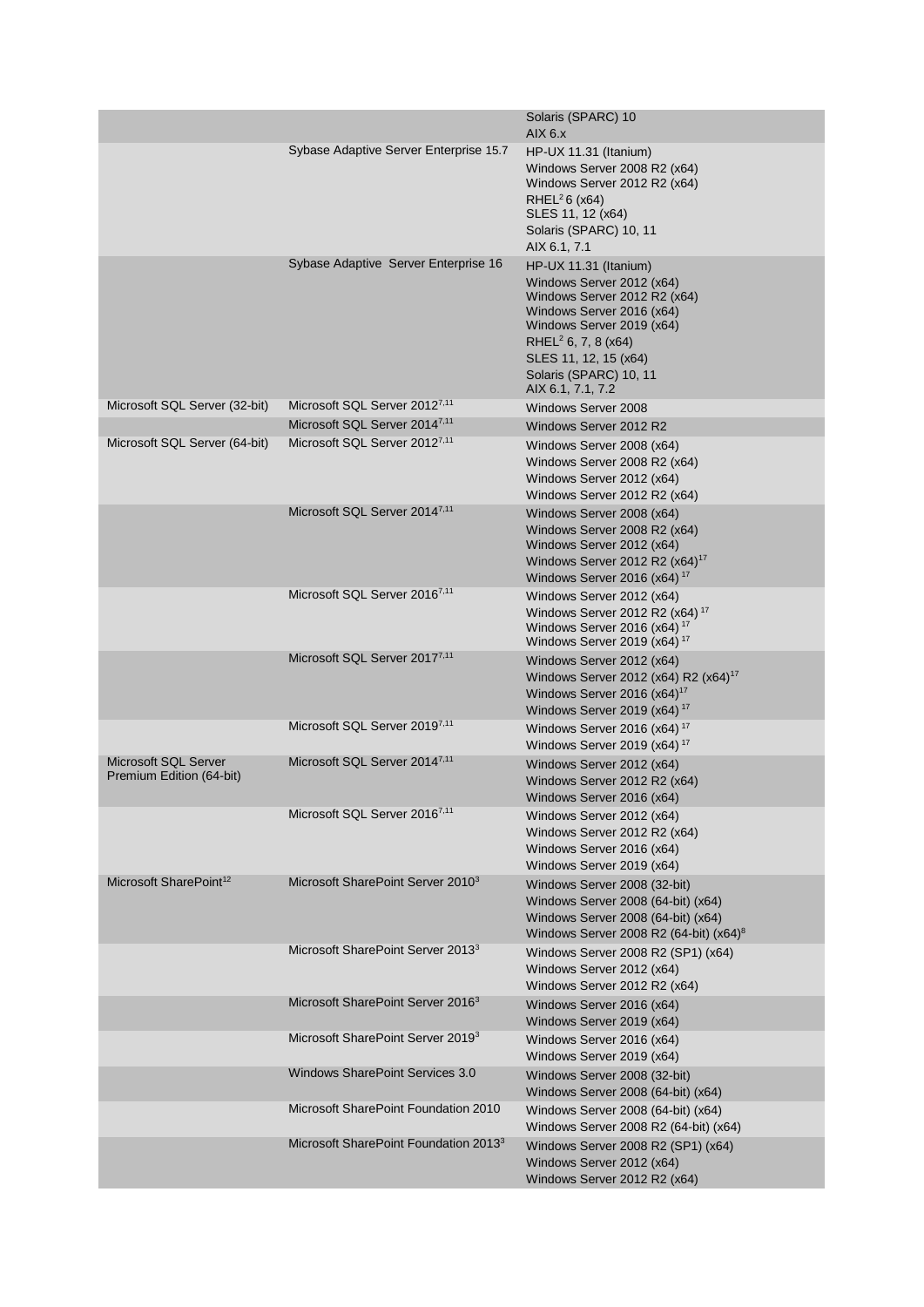| Microsoft Exchange Server<br>(including single mailbox and<br>folder and DAG <sup>16</sup> backup / | Microsoft Exchange Server 2010                 | Windows Server 2008 (64-bit) $(x64)^9$<br>Windows Server 2008 R2 (64-bit) $(x64)^9$<br>Windows Server 2012 <sup>9</sup>                                                                                                                                                                       |
|-----------------------------------------------------------------------------------------------------|------------------------------------------------|-----------------------------------------------------------------------------------------------------------------------------------------------------------------------------------------------------------------------------------------------------------------------------------------------|
| restore)                                                                                            | Microsoft Exchange Server 20139,10             | Windows Server 2008 R2 (x64)<br>Windows Server 2012 (x64)<br>Windows Server 2012 R2 (x64)                                                                                                                                                                                                     |
|                                                                                                     | Microsoft Exchange Server 2016 <sup>9,10</sup> | Windows Server 2012 (x64)<br>Windows Server 2012 R2 (x64)<br>Windows Server 2016 (x64)                                                                                                                                                                                                        |
|                                                                                                     | Microsoft Exchange Server 2019                 | Windows Server 2019 (x64)                                                                                                                                                                                                                                                                     |
| IBM DB2 (64-bit)                                                                                    | <b>IBM DB2 10.1</b>                            | HP-UX 11.31 (Itanium)<br>Windows Server 2008 (x64)<br>Windows Server 2008 R2 (x64)<br>RHEL 6 (64-bit) (x64)<br>SLES 11 (x64)<br>AIX 7.1 (64-bit)                                                                                                                                              |
|                                                                                                     | <b>IBM DB2 10.5</b>                            | $HP$ -UX 11.31 (Itanium)<br>Windows Server 2008 R2 (64-bit)(x64)<br>Windows Server 2012 (64-bit) (x64)<br>Windows Server 2012 R2 (64-bit) (x64)<br>RHEL 6, 7 (x64)<br>SLES 11, 12 (x64)<br>AIX 7.1 (64-bit)<br>AIX 7.2 (64-bit)                                                               |
|                                                                                                     | <b>IBM DB2 11.1</b>                            | Windows Server 2012 (64-bit) (x64)<br>Windows Server 2012 R2 (64-bit) (x64)<br>Windows Server 2016 (64-bit) (x64)<br>RHEL 7 (x64)<br>SLES 12 (x64)<br>AIX 7.2 (64-bit)                                                                                                                        |
| Lotus Notes, Lotus Domino<br>(64-bit) (including single<br>mailbox backup and restore)              | <b>IBM Notes and Domino 9.0.x</b>              | Windows Server 2012 (64-bit) (x64)<br>Windows Server 2012 R2 (64-bit) (x64)<br>Windows Server 2016 (64-bit) (x64)<br>RHEL 6 (x64)<br>SLES 11 (x64)<br>AIX 6.x, 7.1 (64-bit), 7.2 (64-bit)                                                                                                     |
|                                                                                                     | HCL Domino 11.x                                | Windows Server 2016 (64-bit) (x64)<br>Windows Server 2019 (64-bit) (x64)                                                                                                                                                                                                                      |
| SAP MaxDB (64-bit)<br>(online integration based on<br>'Backint for SAP MaxDB')                      | SAP MaxDB version 7.6                          | HP-UX 11.23, 11.31 (Itanium)<br><b>HP-UX 11.31 (PA-RISC)</b><br>AIX 6.1 (x64)                                                                                                                                                                                                                 |
|                                                                                                     | SAP MaxDB version 7.7                          | <b>HP-UX 11.31 (PA-RISC)</b><br>HP-UX 11.23, 11.31 (PA-RISC, Itanium)<br>Windows Server 2008 (x64)<br>SLES 11 (Itanium, x64)<br>AIX 6.1, 7.1                                                                                                                                                  |
|                                                                                                     | SAP MaxDB version 7.8                          | HP-UX 11. 31 (Itanium)<br>Windows Server 2008 (x64)<br>Windows Server 2008 R2 (x64)<br>RHEL 6 (x64)<br>SLES 11 (x64)<br>AIX 6.1, 7.1(64bit)                                                                                                                                                   |
|                                                                                                     | SAP MaxDB version 7.9                          | HP-UX 11. 31 (Itanium)<br>Windows Server 2008 (x64)<br>Windows Server 2008 R2 (x64)<br>Windows Server 2012 (x64)<br>Windows Server 2012 R2 (x64)<br>Windows Server 2016 (x64)<br>Windows Server 2019 (x64)<br>RHEL 6, 8 (x64)<br>SLES 11, 12, 15 (x64)<br>AIX 6.1, 7.1 (64-bit), 7.2 (64-bit) |
| SAP NetWeaver <sup>4</sup> (32-bit)                                                                 | SAP BR*Tools 7.2, using                        | RHEL <sup>2</sup> $6$                                                                                                                                                                                                                                                                         |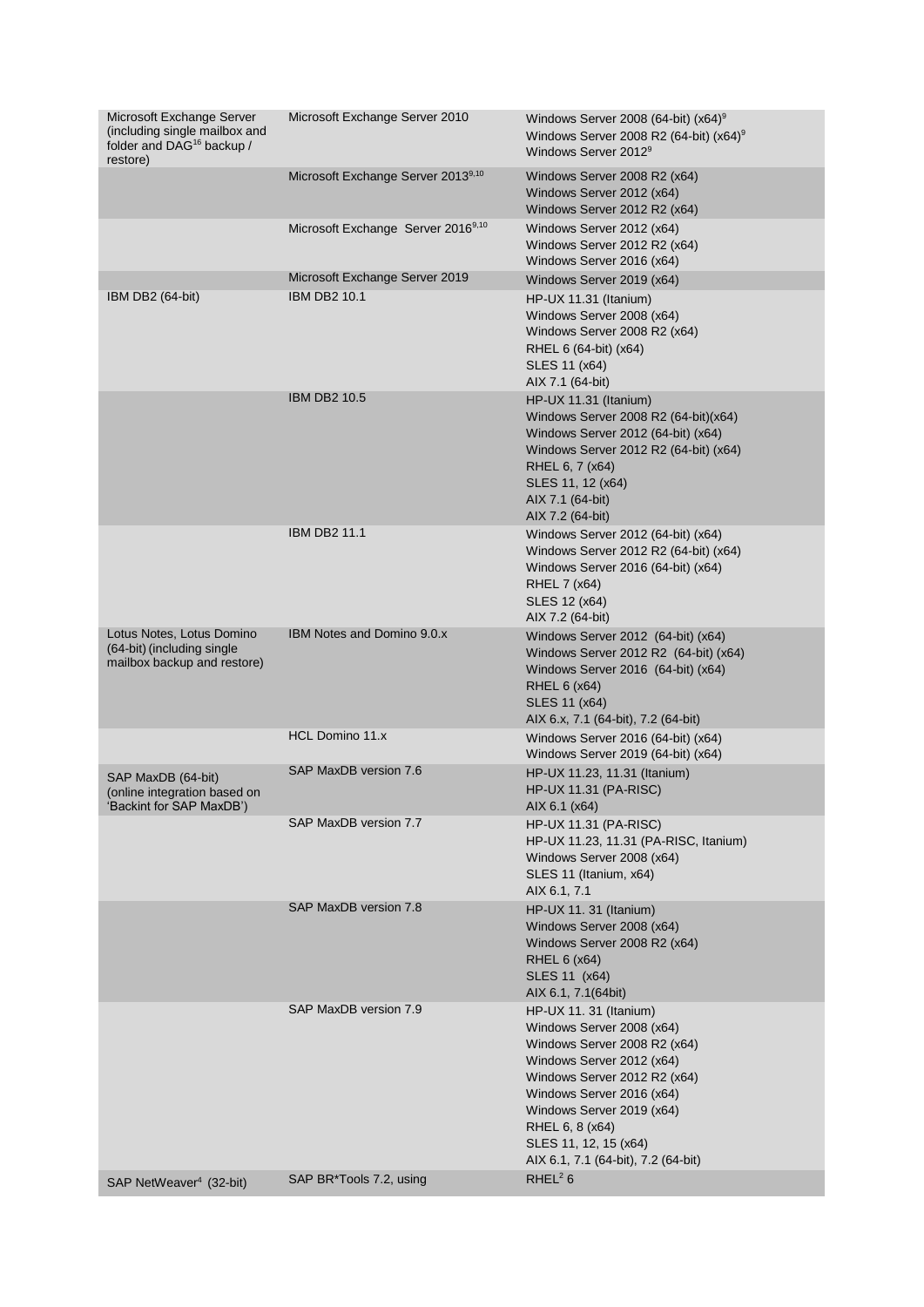| SAP NetWeaver <sup>4</sup> (64-bit) | backint or RMAN mode<br>SAP BR*Tools 7.2, using<br>backint or RMAN mode <sup>6</sup> | SLES <sub>11</sub><br>HP-UX 11.31 (Itanium, PA-RISC)<br>Windows Server 2008 (x64)<br>Windows Server 2008 R2 (x64)<br>Solaris (SPARC) 10, 11<br>AIX 6.x, 7.1<br>RHEL $26$ (x64)<br>SLES 11 (Itanium, x64)<br>Oracle Linux (OL) 6 (x64)                                                       |
|-------------------------------------|--------------------------------------------------------------------------------------|---------------------------------------------------------------------------------------------------------------------------------------------------------------------------------------------------------------------------------------------------------------------------------------------|
|                                     | SAP BR*Tools 7.4, using<br>backint or RMAN mode                                      | HP-UX 11.31 (Itanium)<br>Windows Server 2008 (x64)<br>Windows Server 2008 R2 (x64)<br>Windows Server 2012 (x64)<br>Windows Server 2012 R2 (x64)<br>Windows Server 2016 (x64)<br>SLES 11, 12, 15 (x64)<br>RHEL 6, 7 (x64)<br>Oracle Linux 6 (x64)<br>Solaris (SPARC) 11<br>AIX 6.1, 7.1, 7.2 |
| SAP HANA (64-bit)                   | SAP HANA 1.0 <sup>15</sup> (SPS 12 & earlier)                                        | RHEL <sup>2</sup> 6, 7 ( $x64$ )<br>SLES <sup>13</sup> 11, 12 (64-bit) (x64)                                                                                                                                                                                                                |
|                                     | SAP HANA 2.0 <sup>15</sup> (Includes all SPS)                                        | RHEL <sup>2</sup> 7 ( $x64$ ),<br>SLES 12, 15 for POWER (Little Endian)<br>SLES 12,15 (x64)<br>RHEL <sup>2</sup> 7, 8 on IBM Power (Little Endian)                                                                                                                                          |
| MySQL (64-bit)                      | MySQL version 5.6<br><b>MEB 3.12</b>                                                 | Windows Server 2008 (x64)<br>Windows Server 2008 R2 (x64)<br>Windows Server 2012 (x64)<br>Windows Server 2012 R2 (x64)<br>SLES 11, 12 (x64)<br>RHEL <sup>2</sup> 6, 7 ( $x64$ )                                                                                                             |
|                                     | MySQL version 5.7<br><b>MEB 4.0</b>                                                  | Windows Server 2008 R2 (x64)<br>Windows Server 2012 R2 (x64)<br>Windows Server 2016 (x64)<br>SLES 11, 12 (x64)<br>RHEL <sup>2</sup> 6, 7 (x64)                                                                                                                                              |
|                                     | MySQL version 5.7<br><b>MEB 4.1</b>                                                  | Windows Server 2012 R2 (x64)<br>Windows Server 2016 (x64)<br>SLES 12 (x64)<br>RHEL <sup>2</sup> 7 ( $x64$ )                                                                                                                                                                                 |
|                                     | MySQL version 8.0<br><b>MEB 8.0</b>                                                  | Windows Server 2012 R2 (x64)<br>Windows Server 2016 (x64)<br>Windows Server 2019 (x64)<br>SLES 11, 12, 15 (x64)<br>RHEL <sup>2</sup> 7, 8 ( $x64$ )                                                                                                                                         |
| PostgreSQL (64-bit)                 | PostgreSQL version 9.4                                                               | Windows Server 2008 R2 (x64)<br>Windows Server 2012 R2 (x64)<br>RHEL <sup>2</sup> 6, 7 ( $x64$ )<br>SLES 11, 12 (x64)                                                                                                                                                                       |
|                                     | PostgreSQL version 9.5                                                               | Windows Server 2008 R2 (x64)<br>Windows Server 2012 R2 (x64)<br>RHEL <sup>2</sup> 6, 7 (x64)<br>SLES 12 (x64)                                                                                                                                                                               |
|                                     | PostgreSQL version 9.6                                                               | Windows Server 2008 R2 (x64)<br>Windows Server 2012 R2 (x64)<br>Windows Server 2016 (x64)<br>RHEL <sup>2</sup> 6, 7 (x64)<br>SLES 12 (x64)                                                                                                                                                  |
|                                     | PostgreSQL version 10                                                                | Windows Server 2012 R2 (x64)<br>Windows Server 2016 (x64)<br>RHEL <sup>2</sup> 6, 7 ( $x64$ )<br>SLES 12 (x64)                                                                                                                                                                              |
| PostgresPro <sup>18</sup>           | PostgresPro version 11.5.x                                                           | RHEL <sup>2</sup> 6, 7 (x64)<br>SLES 12, 15 (x64)                                                                                                                                                                                                                                           |

1 Oracle 11g covers all released versions of Oracle 11g and 11g R2: i.e. 11x.x.

2 Includes support for Red Hat Enterprise Linux Workstation and Enterprise Server also.

3 SharePoint Granular Recovery Extension is also supported. SharePoint 2016 & 2019 GRE with MS SQL AG is not supported.

4 Data Protector uses the official SAP backup and restore API (BR\*Tools), which is available only in conjunction with Oracle database. Therefore, Data Protector support only depends on the SAP BR\*Tools version (as supported by SAP in combination with various SAP kernels) and not on the SAP kernel version.

6 BR\*Tools 7.20 is the recommended version of the tools for Oracle 11g. To be able to use BR\*Tools under Oracle 11g on Unix platforms (except for AIX), you must set up the following soft link in \$ORACLE\_HOME/lib: > ln -s libnnz11.so libnnz10.so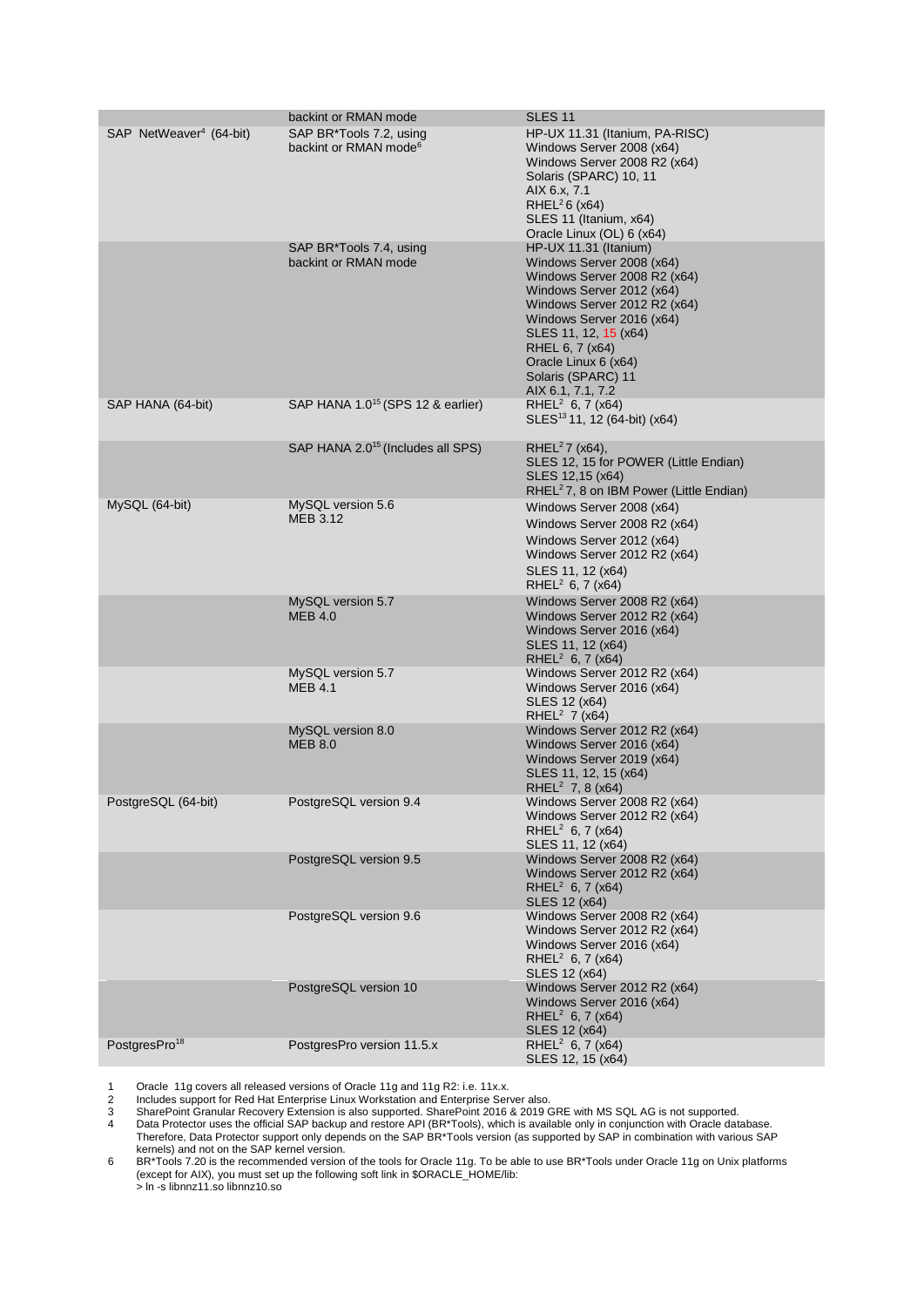- 7 For MS SQL integration fast direct mode backup, Data Protector client based AES encryption is not supported.<br>8 Microsoft EAST Search Server 2010 for SharePoint is supported
- Microsoft FAST Search Server 2010 for SharePoint is supported.
- 9 Microsoft Exchange Server Granular Recovery Extension is also supported.
- 10 Backup and restore of single mailbox, folder, and DAG are supported only through MS Exchange Granular Recovery Extension.
- 11 Data Protector can backup and restore SQL Server databases encrypted with Transparent Data Encryption. IMPORTANT NOTE: It is the user's responsibility that the exact combination of encryption keys / certificates are used for backup and for restore. If encryption keys / certificates change between the time of backup and restore, the Data Protector restore will not work, unless all needed keys / certificates were copied and restored manually as described in http://msdn.microsoft.com/en-us/library/bb964742.aspx and supported through Microsoft. This process is complex and could be error prone. The key / certificate handling process is manual and not integrated into Data Protector and is therefore not supported by Micro Focus in case it is not correctly applied by the user.
- 12 Microsoft SQL Server 2012, 2014 and 2016 (StandAlone and Always On Availability Group) is supported for Microsoft SharePoint 2013 and Microsoft SQL Server 2016 (StandAlone) is supported for Microsoft SharePoint 2016 and Microsoft SharePoint 2019
- 13 Btrfs File System is supported only with SLES 11 SP3 and later.<br>
14 Backup & Recovery of Container and Pluggable Databases (CD
- 14 Backup & Recovery of Container and Pluggable Databases (CDB & PDB) are supported.
- 15 Single/Multiple Container and Multitenant Database Container are supported. 16 Microsoft Exchange Server DAG configured without a Cluster Administrator Access Point is supported only with Round Robin DNS mapping of the DAG name to all the node IPs
- 17 Availability Group configuration is supported with Microsoft SQL Server.
- 18 This a scripted solution, available from the ITOM marketplace (https://marketplace.microfocus.com/)

#### <span id="page-14-0"></span>*Table 6: Other supported applications*

| Other supported applications                               |                                      |  |
|------------------------------------------------------------|--------------------------------------|--|
| <b>Application agents</b>                                  | Supported databases and integrations |  |
| Storage Optimizer 5.x                                      | Windows Server 2008 and higher       |  |
| All HSM software based on the Windows NTFS offline feature | Windows Server 2008 and higher       |  |

**Cluster support:** Table 7 shows the cluster support for the Cell Manager component. All other agents are supported in a clustered environment on a particular platform, unless specifically called out in the table.

#### <span id="page-14-1"></span>*Table 7: Supported clusters*

| Supported clusters <sup>4, 5</sup>                 |                                                                                      |                                                                                                                                                        |  |
|----------------------------------------------------|--------------------------------------------------------------------------------------|--------------------------------------------------------------------------------------------------------------------------------------------------------|--|
| <b>Cluster software</b>                            | Supported cluster software version                                                   | <b>Operating System with Version</b>                                                                                                                   |  |
| <b>HPE Serviceguard (including</b><br>Veritas CFS) | HPE Service quard 12.60.x for Linux $6.7$                                            | RHEL 7, 8 (x64),<br>SLES 12, 15 (x64)                                                                                                                  |  |
|                                                    | HPE Serviceguard 12.50.x for Linux 6,7<br>$\bullet$                                  | RHEL 7, 8 (x64),<br>SLES 12, 15 (x64)                                                                                                                  |  |
|                                                    | HPE Serviceguard 12.40.x for Linux $6.7$                                             | RHEL 7, 8 (x64),<br>SLES 12, 15 (x64)                                                                                                                  |  |
|                                                    | HPE Serviceguard 12.30.x for Linux<br>$\bullet$                                      | RHEL 7 (x64)<br>SLES 12 (x64)                                                                                                                          |  |
|                                                    | HPE Serviceguard 12.00.x for Linux                                                   | RHEL 6, 7 (x64),<br>SLES 11, 12 (x64)                                                                                                                  |  |
|                                                    | HPE Serviceguard 11.2x for Linux $1,3$<br>$\bullet$                                  | RHEL 6, 7 (x64),<br>SLES 11 (x64)                                                                                                                      |  |
| Microsoft Cluster Server                           | Microsoft Failover Cluster <sup>2</sup>                                              | Windows Server 2012 (64-bit) (x64)<br>Windows Server 2012 R2 (64-bit) x64)<br>Windows Server 2016 (64-bit) (x64)<br>Windows Server 2019 (64-bit) (x64) |  |
| Veritas (InfoScale) Cluster<br>Server              | Veritas (InfoScale) Cluster Server 5.1<br>(Disk Agent and Cell Manager)              | Windows 2008 R2 (64bit)(x64)<br>RHEL 6.0, 6.3 (x64)<br>SLES 11 (x64)                                                                                   |  |
|                                                    | Veritas (InfoScale) Cluster Server 6.2<br>(Disk Agent and Cell Manager)              | RHEL 6.6 (x64)                                                                                                                                         |  |
|                                                    | Veritas (InfoScale) Cluster Server 7.3<br>$\bullet$<br>(Disk Agent and Cell Manager) | RHEL 7.5 (x64)<br>SLES 12 (x64)                                                                                                                        |  |
|                                                    |                                                                                      |                                                                                                                                                        |  |

1 Procedures for installing and configuring Data Protector on Serviceguard with Linux are available in the *Data Protector Help*. Zero Downtime Backup with SMIS Agent is not supported.

2 Includes support for Cell Manager on 'Majority Node Cluster'<br>3 With HPE Serviceguard A.11.20.20 on Linux the CONFIGUR

3 With HPE Serviceguard A.11.20.20 on Linux the CONFIGURATION backup needs to be excluded from the backup specification. BMDR is not supported.

4 Data Protector supports clustering provided through native operating system as long as OS support is listed in this document for the specific Data Protector component

5 StoreOnceSoftware Agent is not supported in cluster environment

6 Importing a Reporting Server in a cell controlled by Cell Manager running on Serviceguard is not supported

7 Exporting a Cell Manager from a MoM server running on Serviceguard is not supported. The client cell manager needs to be manually reconfigured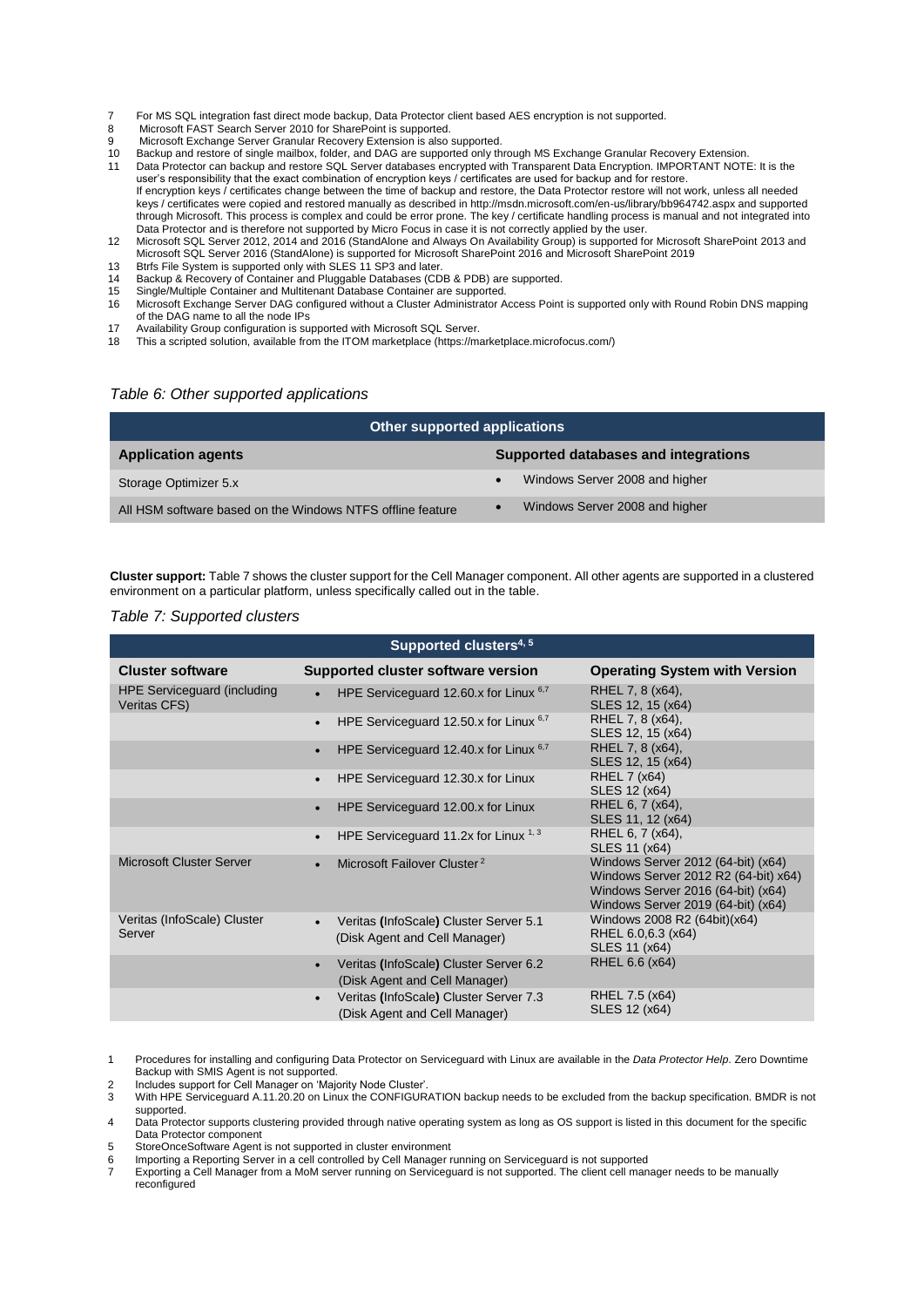<span id="page-15-0"></span>*Table 8: Supported application clusters*

|                                                                   | <b>Supported application clusters</b>                                                                                                                                                                                                                                                                                                                                                                                                                   |                                                                               |
|-------------------------------------------------------------------|---------------------------------------------------------------------------------------------------------------------------------------------------------------------------------------------------------------------------------------------------------------------------------------------------------------------------------------------------------------------------------------------------------------------------------------------------------|-------------------------------------------------------------------------------|
| Software clusters and clustered<br>applications                   | <b>Supported versions and Operating Systems</b>                                                                                                                                                                                                                                                                                                                                                                                                         |                                                                               |
| <b>Novell GroupWise</b>                                           | Novell GroupWise 8.0                                                                                                                                                                                                                                                                                                                                                                                                                                    | Novell OES 11 for Linux 64-bit                                                |
| Oracle 11g RAC (including OCFS and<br>CRS wherever applicable)    | RHEL 6 (x64) (using Redhat Cluster Suite)<br><b>SLES 11</b><br>HP-UX 11.23, HP-UX 11.31 (with or without Serviceguard)<br>Windows Server 2008 (using Microsoft Failover Cluster)<br>Windows Server 2008 R2 (using Microsoft Failover Cluster)<br>Windows Server 2008 (using Veritas (InfoScale) Cluster Server)<br>Windows Server 2008 R2 (using Veritas (InfoScale) Cluster Server)<br>Solaris (SPARC) 10<br>AIX 6.x<br>Oracle Linux (OL) 6.5 (64-bit) |                                                                               |
| Oracle 11g R2 RAC (including OCFS<br>and CRS wherever applicable) | HP-UX 11.31 (with or without Serviceguard)<br>RHEL 6 (x64) (using Redhat Cluster Suite)<br>SLES 11 (32bit) (x86), (64bit) (x64)<br>Oracle Linux (OL) 6 (64-bit)<br>AIX 6.x, 7.1 (64-bit)<br>Windows Server 2008 (using Microsoft Failover Cluster)<br>Windows Server 2008 R2 (using Microsoft Failover Cluster)<br>Windows Server 2012 (64-bit)<br>Windows Server 2012 R2 (64-bit)<br>Solaris (SPARC) 10, 11 (64-bit)                                   |                                                                               |
| Oracle 12c R1 RAC (including OCFS<br>and CRS wherever applicable) | Windows Server 2012 (using Microsoft Failover Cluster)<br>Windows Server 2012 R2 (x64)<br>Oracle Linux (OL) 6, 7 (x64)<br>SLES 11 (64-bit) (x64)<br>HP-UX 11.31 (Itanium) (with or without Serviceguard)<br>Solaris (SPARC) 10,11<br>AIX 7.1 (64-bit)                                                                                                                                                                                                   | RHEL 6, 7 (x64) (using Redhat Cluster Suite and with or without Serviceguard) |
| Oracle 12c R2 RAC (including OCFS<br>and CRS wherever applicable) | Windows Server 2016 (x64)<br>AIX 7.2 (64-bit)                                                                                                                                                                                                                                                                                                                                                                                                           | RHEL 6, 7 (x64) (using Redhat Cluster Suite and with or without Serviceguard) |
| Oracle 18c RAC (including OCFS and<br>CRS wherever applicable)    | Windows Server 2012 (x64)<br>Windows Server 2012 R2 (x64)<br>Windows Server 2016 (x64)<br>RHEL 7 (x64)<br>SLES 12 (x64)<br>Solaris (SPARC) 11                                                                                                                                                                                                                                                                                                           |                                                                               |
| Oracle 19c RAC (including OCFS and<br>CRS wherever applicable)    | Windows Server 2012 R2 (x64)<br>Windows Server 2016 (x64)<br>Windows Server 2019 (x64)<br>RHEL 7 (x64)<br>Oracle Linux (OL) 7 (x64)<br>HP-UX 11.31 (64-bit) (Itanium)<br>SLES 12, 15 (x64)<br>Oracle Solaris 11 on SPARC (64-bit)                                                                                                                                                                                                                       |                                                                               |
| IBM DB2 Partitioned Database <sup>1</sup>                         | HP-UX 11.23, 11.31 (Itanium)<br>AIX 6.x, 7.1 (64-bit)<br>SLES 11 (x64)<br>Windows Server 2008 (x64)<br>Windows Server 2008 R2 (x64)                                                                                                                                                                                                                                                                                                                     |                                                                               |

1 DB2 partitioned databases support is currently limited to single host partitions.

2 Includes support for Red Hat Enterprise Linux Advanced Workstation and Enterprise Server also.

3 Backup & Recovery of Container and Pluggable Databases (CDB & PDB) are supported.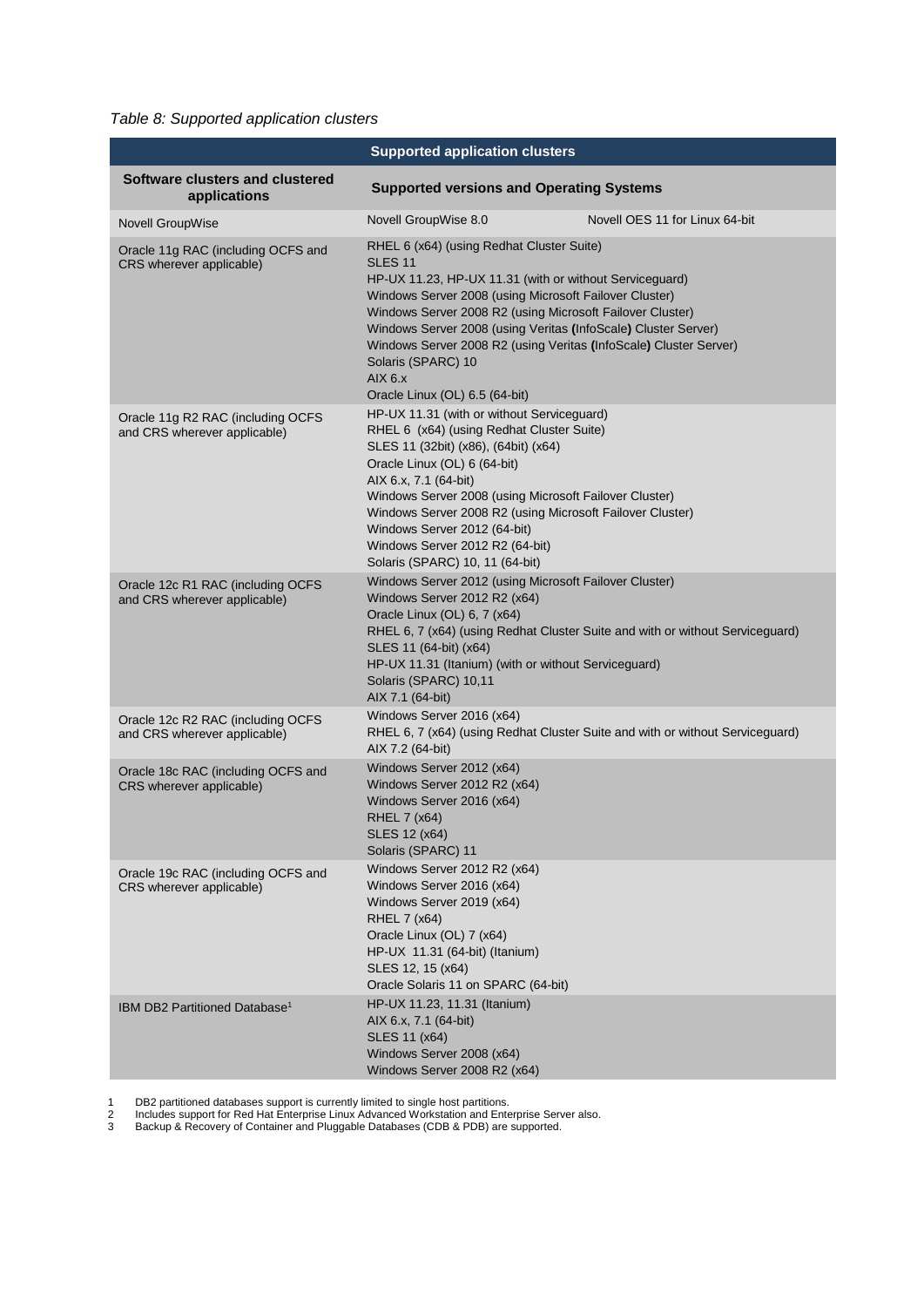### <span id="page-16-0"></span>*Table 9: Supported file systems*

| <b>Supported file systems</b>                                                                                          |                                                                                                                                                                                                                                                                                              |  |
|------------------------------------------------------------------------------------------------------------------------|----------------------------------------------------------------------------------------------------------------------------------------------------------------------------------------------------------------------------------------------------------------------------------------------|--|
| <b>Operating system</b>                                                                                                | <b>File systems</b>                                                                                                                                                                                                                                                                          |  |
| Windows Server 2008                                                                                                    | NTFS 3.1 (including disk image backup)<br>FAT16, FAT32<br><b>CIFS</b>                                                                                                                                                                                                                        |  |
| Windows 7 / Windows Server 2008 R2                                                                                     | NTFS 3.1 (including disk image backup)<br>FAT16, FAT32<br><b>CIFS</b>                                                                                                                                                                                                                        |  |
| Windows 8/ Windows 10 / Windows Server 2012 / Windows<br>Server 2012 R2 / Windows Server 2016 / Windows Server<br>2019 | NTFS 3.1 (including disk image backup)<br><b>FAT32</b><br><b>CIFS</b><br><b>REFS</b>                                                                                                                                                                                                         |  |
| Novell Open Enterprise Server                                                                                          | <b>NSS</b>                                                                                                                                                                                                                                                                                   |  |
| HP-UX $1$                                                                                                              | HFS (including rawdisk backup)<br><b>NFS</b><br>LOFS <sup>2</sup> (loopback file system)<br>VxFS (including rawdisk backup)<br>DCE DFS<br>EVFS (HP-UX 11.23 only as rawdisk backup)<br>NetApp Filer NFS                                                                                      |  |
| Solaris <sup>1</sup>                                                                                                   | <b>UFS</b><br><b>NFS</b><br>PC FS (MS DOS compatible file system)<br><b>HSFS</b><br><b>VxFS</b><br>Tmp FS<br>LOFS <sup>2</sup> (Loopback file system)<br><b>ZFS</b>                                                                                                                          |  |
| IBM AIX <sup>1</sup>                                                                                                   | JFS (journaling file system)<br>JFS2<br><b>GPFS</b><br><b>VxFS</b>                                                                                                                                                                                                                           |  |
| SCO OpenServer <sup>1</sup>                                                                                            | HTFS (High Throughput file system)<br><b>DTFS</b><br><b>S51K</b><br><b>S52K</b>                                                                                                                                                                                                              |  |
| Linux (Redhat, SUSE, Debian, Oracle Enterprise Linux,<br>CentOS $)^{1,5}$                                              | ext, ext2, ext3, ext4<br>minix<br>xiafs<br>ReiserFS <sup>4</sup><br><b>VxFS</b><br>XFS <sup>3</sup><br><b>VFAT</b><br>SFS/LustreFS<br><b>NFS</b><br><b>GFS</b><br>GFS2<br>OCFS2 <sup>4</sup><br><b>GPFS</b><br><b>ACFS</b><br>IBRIX (Extended attribute)<br>NetApp Filer NFS<br><b>Btrfs</b> |  |
| <b>OpenVMS</b>                                                                                                         | ODS-2<br>ODS-5                                                                                                                                                                                                                                                                               |  |
| Mac OS X Server                                                                                                        | HFS+                                                                                                                                                                                                                                                                                         |  |

1 Raw disk backup is supported.

2 Raw disk backup is not supported.

3 XFS is supported on RHEL6, RHEL 7, RHEL 8, SLES 12, 15 and CentOS 7, 8

4 SLES 12 is not supported.

5 Only ext3, ext4 and XFS are supported on SLES for POWER 12 (little endian mode)